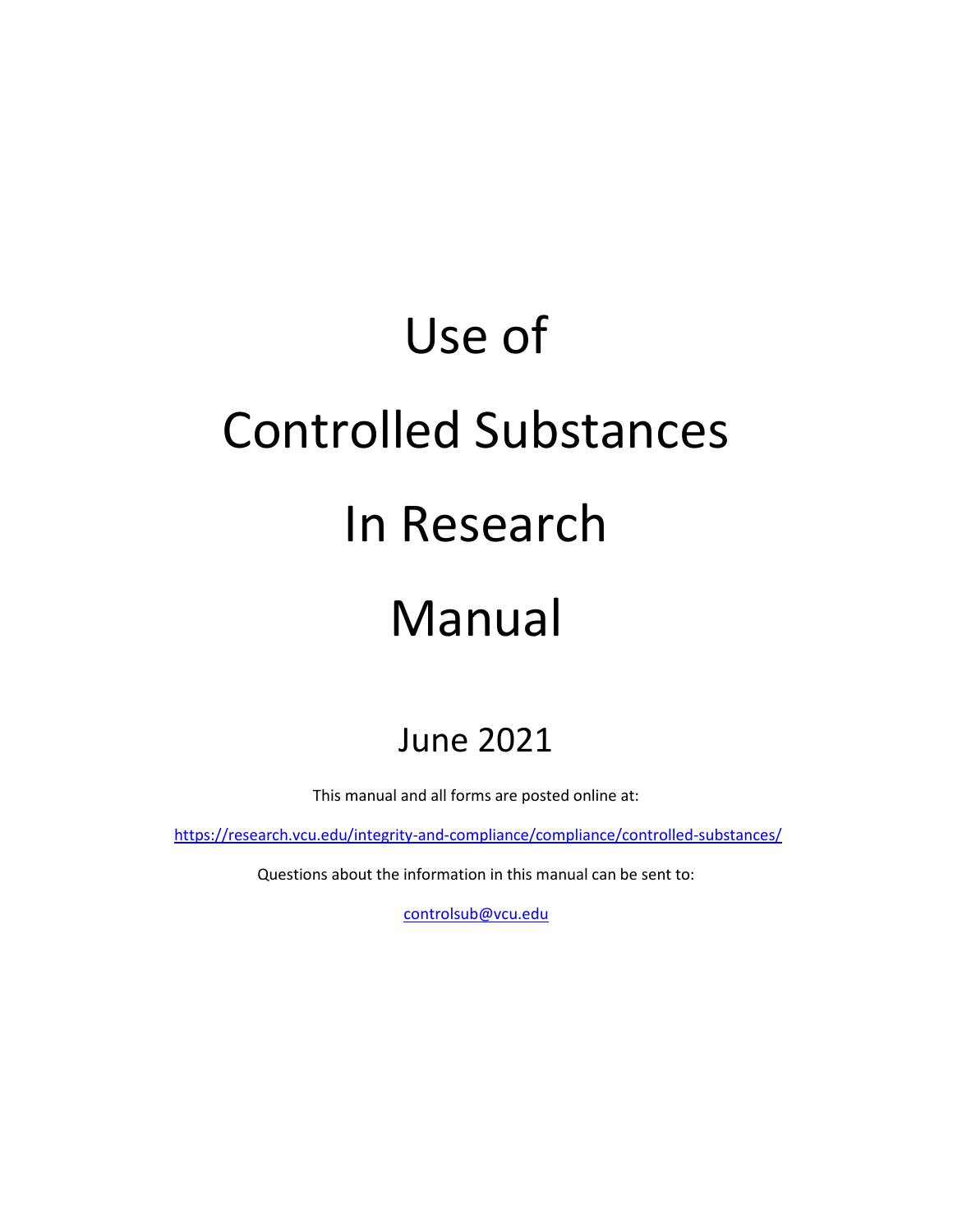#### **Contents**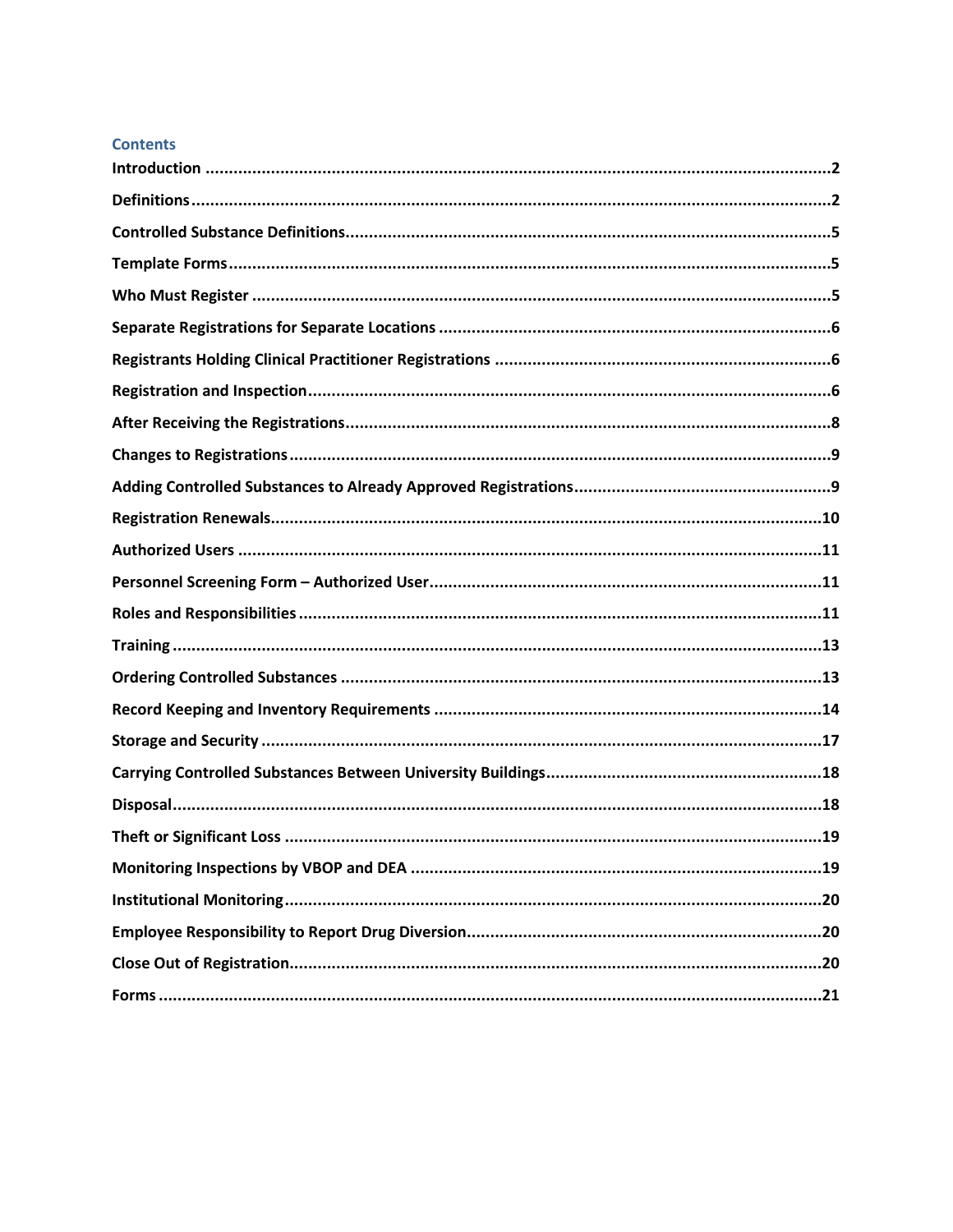### <span id="page-2-0"></span>**Introduction**

This manual describes the procedures for complying with Virginia Commonwealth University's (VCU's) policy, *Use of Controlled Substances in Research*.

All individuals involved in the use of controlled substances for research must know and comply with all state and federal regulations regarding the procurement, record keeping, inventory, storage, use, and disposal of those substances.

Principal Investigators (PIs) using controlled substances in research must obtain a Virginia Board of Pharmacy (VBOP) Controlled Substances Registration and a Drug Enforcement Administration (DEA) Controlled Substance Registration Certificate prior to ordering or using controlled substances. Only individuals named and designated as providing research oversight on an approved VCU Institutional Animal Care and Use Committee (IACUC) or Controlled Substance Research protocol may serve as a registrant for that protocol. The responsibilities associated with controlled substances are numerous, detailed, and regularly enforced by VCU, VBOP, and the DEA. Delegation of the administrative responsibilities is permitted; however, the registrant is ultimately responsible for all activities occurring under their registration. For this reason, the Office of the Vice President for Research and Innovation (OVPRI) strongly discourages individuals from applying for registrations if those individuals are not comfortable with or do not have the capacity to assume the responsibility of ensuring that procedures are properly followed and that the required records are properly maintained. Individuals who are fined or who have violated the law will not be reimbursed by VCU for their legal defense.

VCU will not pay any fines or damages resulting from noncompliance with federal, state, and local regulations, or resulting from noncompliance with university policies; such fines or damages are the sole responsibility of the individual.

The vice president for research and innovation (VPRI) is the institutional official with ultimate responsibility for ensuring appropriate conduct of research at VCU. The VPRI is vested with the authority to suspend or deny any researcher's controlled substances registration application or to suspend or revoke any researcher's controlled substances registration.

Questions about obtaining controlled substances, secure storage, use, disposal, required documentation, or regulatory questions regarding controlled substances in research should be directed to [controlsub@vcu.edu.](mailto:controlsub@vcu.edu)

The OVPRI offers controlled substances education sessions for employees (including faculty) and students.

### <span id="page-2-1"></span>**Definitions**

### **Authorized User**

An individual authorized by a registrant to use controlled substances under the registrant's direction. Completion of appropriate training is required.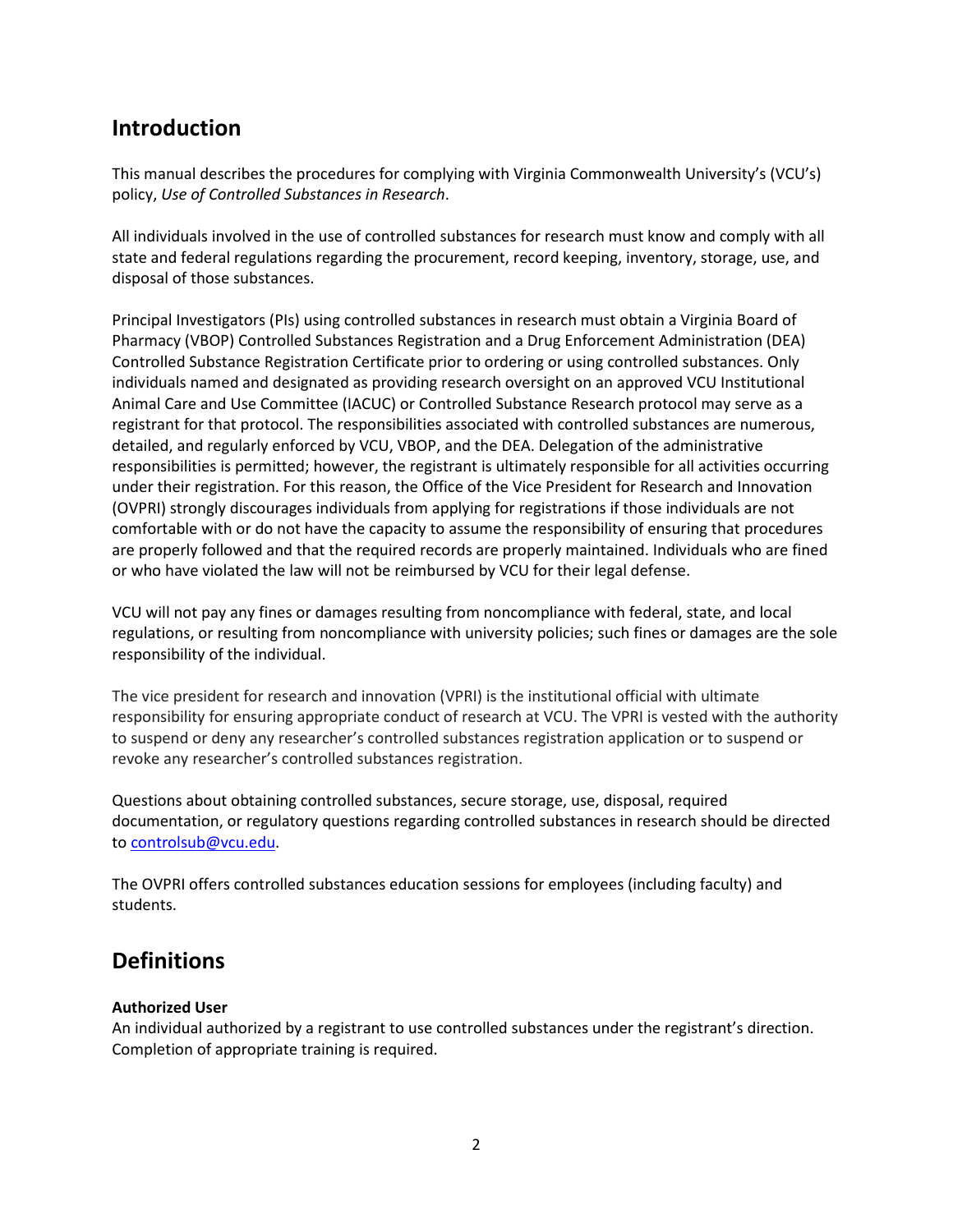#### **Bulk Form**

A controlled substance, as received from the manufacturer or supplier, "to be used in, or capable of use in, or being used in, the manufacture of the same or other Controlled or non-Controlled Substances in Finished Form." (21 CFR §1304.22(a)(1)) Bulk form substances may be dispensed to authorized users for a single day. Unused bulk form substances must be returned to the registrant at the end of each day.

### **Controlled Substance**

Any substance listed in the Controlled Substances Act (21 CFR, part 1300 to end) or Title 54.1, Section 3400 of the Code of Virginia. Lists of Scheduling Actions, Controlled Substances, and Regulated Chemicals are published by the DEA.

#### **Dispense**

The term "dispense" means to deliver a controlled substance to an ultimate user or research subject by, or pursuant to the lawful order of, a practitioner, including the prescribing and administering of a controlled substance and the packaging, labeling or compounding necessary to prepare the substance for such delivery. The term "dispenser" means a practitioner who so delivers a controlled substance to an ultimate user or research subject. (21 USC §802(10))

#### **Disposal**

Relinquishment of contaminated, expired, excess, residual (or waste), or unwanted controlled substances.

#### **Division of Animal Resources (DAR)**

A division of the Office of the Vice President for Research and Innovation that provides a humane and high quality animal care and use program to facilitate research and teaching at VCU.

#### **Drug Enforcement Administration (DEA)**

The agency within the United States Department of Justice that enforces the controlled substances laws and regulations.

### **Expired and/or Unusable Substances**

Controlled substances for which the expiration date has passed. Or tablets, injections, liquid, or preparations compounded in error that contain controlled substances that can no longer be used for research due to contamination, etc.

#### **Finished Form**

A controlled substance altered from bulk form (diluted, compounded, etc.) that will be used for research, i.e. bulk form diluted 1:10 becomes finished form. Finished form substances may be retained by authorized users until depleted.

### **Principal Investigator**

The individual with overall responsibility for the conduct of research or other activity described in a proposal, protocol, or an award, and/or the individual with fiduciary responsibility for award management.

#### **Recordkeeper**

An individual assigned by the registrant to assist with the registrant's records. The recordkeeper is not authorized to dispense substances, enter new substances into inventory, or dispose of substances. The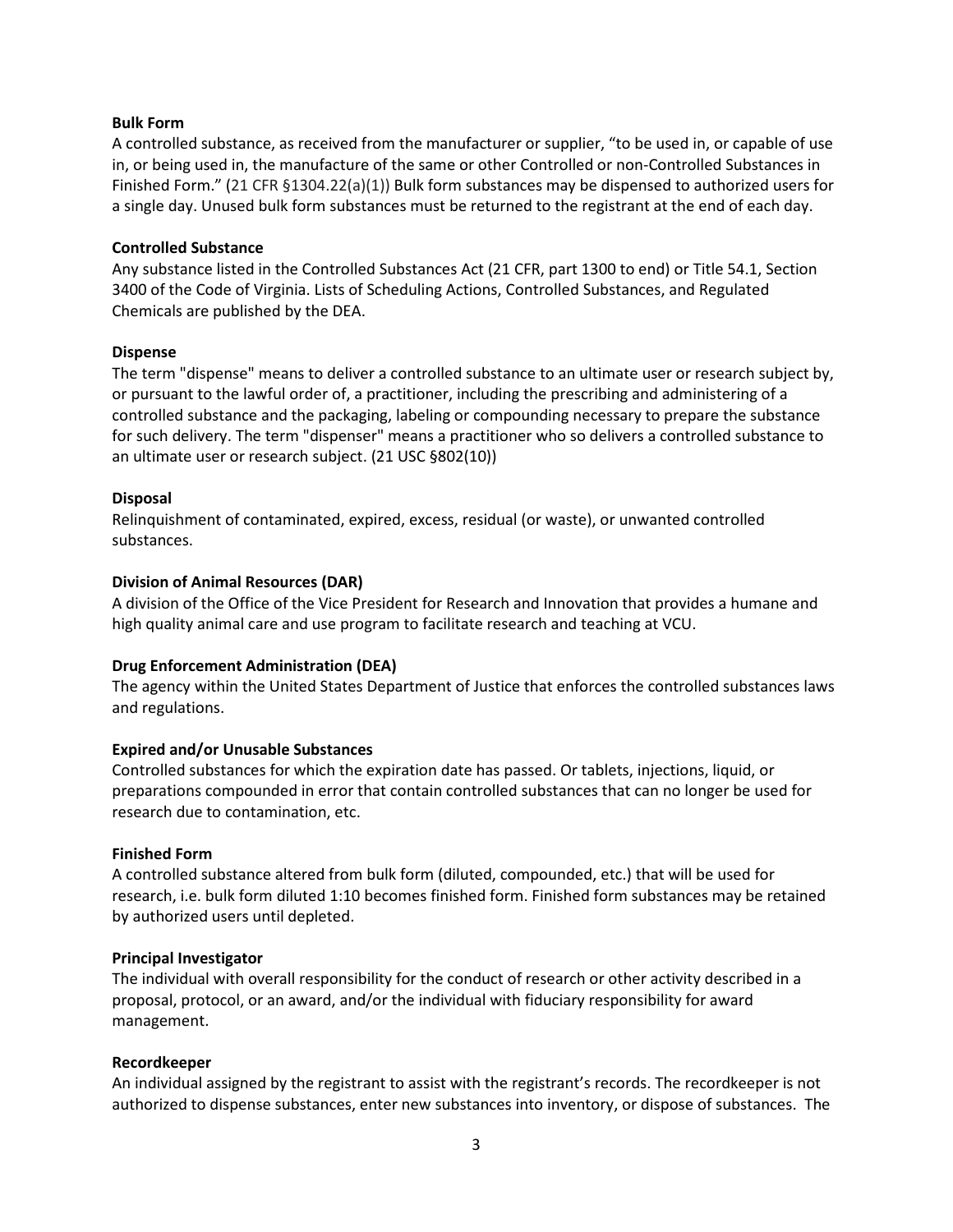recordkeeper provides only data entry services. The registrant is responsible for all actions and records of the recordkeeper.

#### **Registrant**

A full-time faculty member who holds a DEA or VBOP registration and who is responsible for ordering, storing, using, record keeping, and disposing of controlled substances on their IACUC or VCU Controlled Substance Research protocols. Completion of appropriate training is required.

#### **Registration**

Formal grant of specific authority for controlled substances activities by the DEA and by the VBOP. Often referred to as a license or certificate.

#### **Research**

A systematic investigation, including research development, testing, and evaluation, designed to develop or contribute to generalizable knowledge. Research may be defined in additional detail in certain contexts.

#### **Reverse Distribute**

To acquire controlled substances from another registrant or law enforcement for the purpose of: (1) Return to the registered manufacturer or another registrant authorized by the manufacturer to accept returns on the manufacturer's behalf; or (2) Destruction. (21 CFR §1300.01)

#### **Reverse Distributor**

A person registered with the [Drug Enforcement] Administration as a Reverse Distributor. (21 CFR 1300.01)

### **Transfer**

To move a controlled substance from the inventory of one DEA registrant to another DEA registrant. In Virginia, those holding a controlled substances researcher registration can transfer controlled substances only to a reverse distributor.

### **Usage Log**

A document completed by each registrant and authorized user tracking usage of controlled substances. The registrant must keep controlled substances usage logs for a minimum of two (2) years from the date of the last transaction.

### **Virginia Board of Pharmacy (VBOP)**

The regulatory board under the Department of Health Professions with "authority to license and regulate the dispensing of Controlled Substances by practitioners of the healing arts." (§ 54.1-3304.1.)

### **VCU Controlled Substances Inspection Information Form**

The form used by the OVPRI to gather the information required by the local DEA office prior to scheduling inspections related to the registration application process.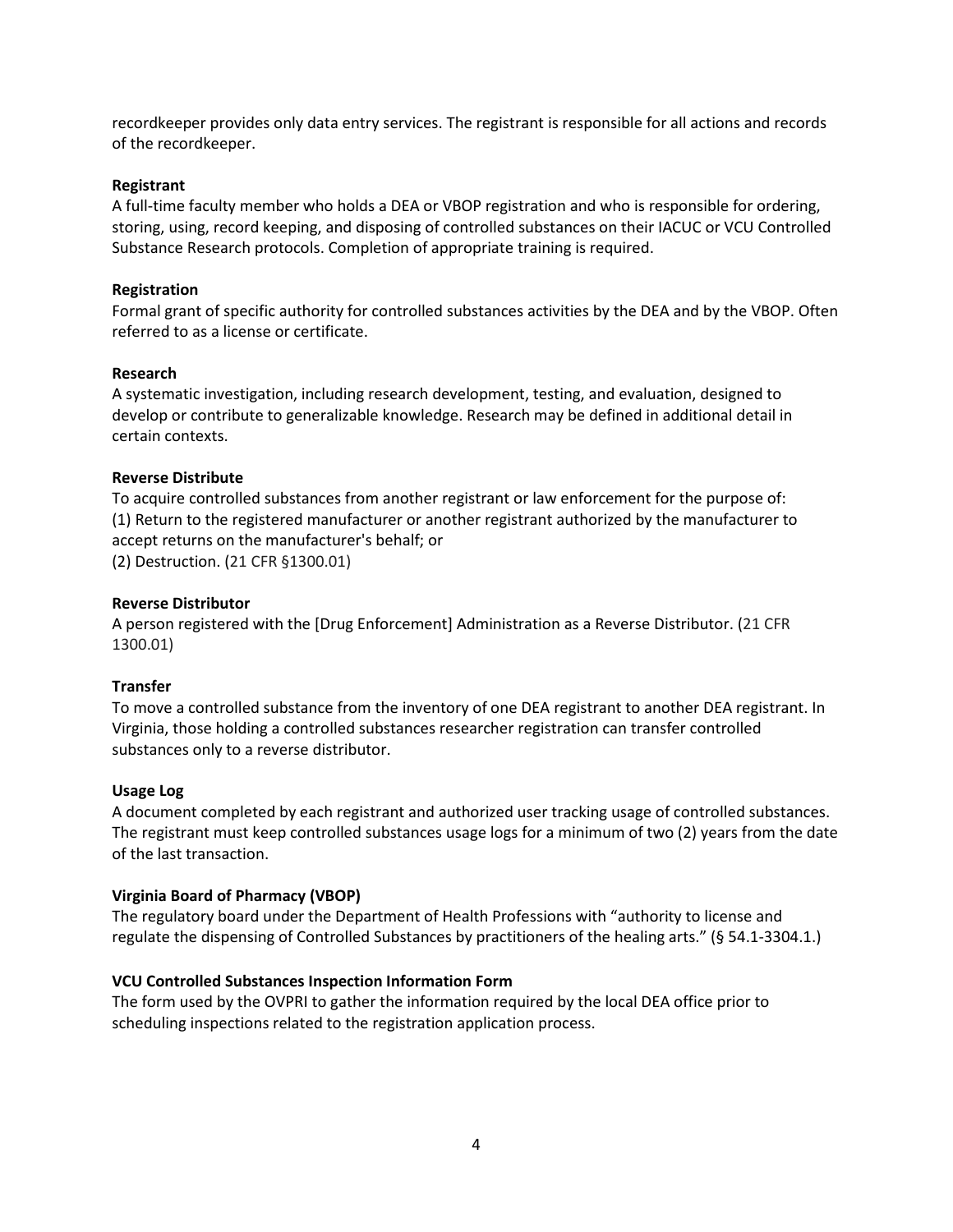### <span id="page-5-0"></span>**Controlled Substance Definitions**

According to the DEA Diversion Control Division, "[d]rugs and other substances that are considered Controlled Substances under the Controlled Substances Act (CSA) are divided into five schedules. […] Substances are placed in their respective schedules based on whether they have a currently accepted medical use in treatment in the United States, their relative abuse potential, and likelihood of causing dependence when abused." Definitions of Controlled Substance schedules can be found here: [https://www.deadiversion.usdoj.gov/schedules/#define.](https://www.deadiversion.usdoj.gov/schedules/#define)

Both the DEA and VBOP use Schedules I-V to classify controlled substances. In addition, Virginia has a Schedule VI class of controlled substances. The classes of drugs and devices that fall under Schedule VI can be found at § 54.1-3455 of the Code of Virginia. See here for the full regulation: <https://law.lis.virginia.gov/vacode/title54.1/chapter34/section54.1-3455/>

### <span id="page-5-1"></span>**Template Forms**

When using controlled substances in research, registrants are required to complete and maintain specific documentation. They must keep records regarding their authorized users (Personnel Screening Form – Authorized User, Authorized Users Signature Log) and regarding their controlled substances (inventory, dispensing, usage, and disposal). Template forms can be found on our website at <https://research.vcu.edu/forms/#d.en.412602>

Although the OVPRI does not require the use of these specific forms, it does recommend the use of these templates because they incorporate all required elements from the applicable regulations. Any forms used must meet the requirements of all regulations.

To ensure best compliance practices, registrants should establish a consistent documentation process. Documents may be maintained electronically, so long as they can be printed and presented to DEA investigators as requested.

### <span id="page-5-2"></span>**Who Must Register**

Full-time faculty members who store, administer, or order controlled substances for VCU IACUC or Controlled Substance Research protocols on which they are a contributing investigator must register with both the VBOP and the DEA (for Schedules I-V) or the VBOP only (for Schedule VI). To be a registrant, the individual must have oversight of the research on a protocol.

Those needing only a Schedule VI registration from the VBOP do not need to complete the VCU registrant training titled "Use of Controlled Substances in Research." In addition, those with only a Schedule VI registration do not need to complete a Personnel Screening Form – Authorized User for each of their authorized users.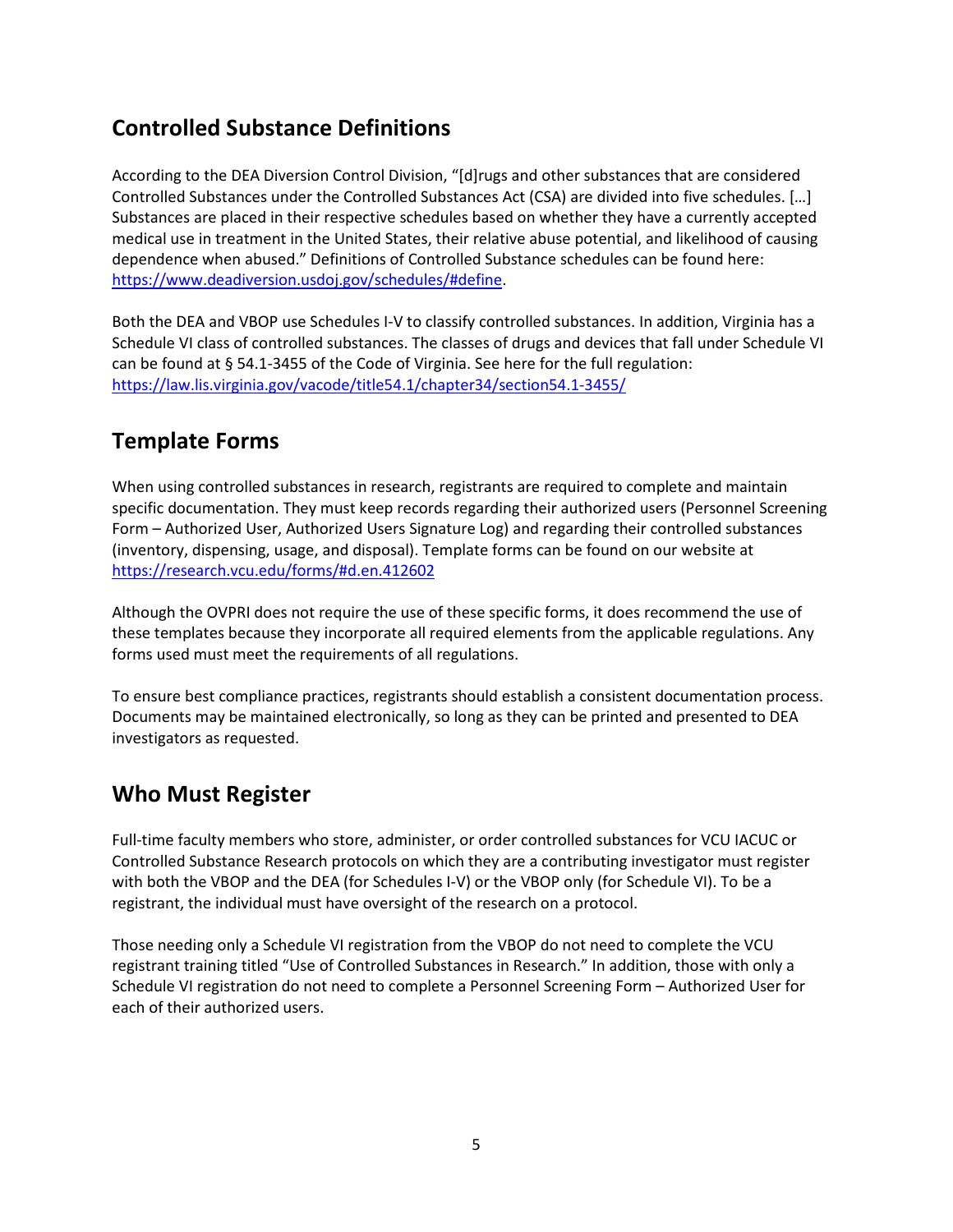### <span id="page-6-0"></span>**Separate Registrations for Separate Locations**

Registrations must be for the specific location where the controlled substances are stored. This means that a registrant seeking to store controlled substances in multiple locations (labs) must have multiple registrations.

### <span id="page-6-1"></span>**Registrants Holding Clinical Practitioner Registrations**

A practitioner registration from the DEA allows for **clinical** research and instructional activities with the controlled substances for which the registration was granted. A practitioner registration does not authorize use of controlled substances for animal research or chemical analysis! A separate researcher registration is required for these activities.

### <span id="page-6-2"></span>**Registration and Inspection**

It is the responsibility of each registrant to obtain the required registrations and to comply with applicable state and federal regulatory requirements when working with controlled substances. Registrants must maintain current registrations until all of their controlled substances are spent or disposed of.

The registrations must be for the specific location where the controlled substances are stored. Use the street address and room number of where the controlled substances will be stored and include the proper six-digit VCU Box Number. A registrant seeking to store controlled substances in multiple locations (labs) must have multiple registrations. To request a copy of a sample completed application or form, email [controlsub@vcu.edu.](mailto:controlsub@vcu.edu)

The information that appears on your VBOP and DEA researcher registrations must match each other and should reflect the controlled substances you use in your research. Registrations should cover the schedules you need for your approved research protocol.

### **To Obtain a New Virginia Board of Pharmacy Registration**

1) Print the application and complete it. The VBOP requires an original signature, so do not fax or scan it. To request a copy of a sample completed application, email **controlsub@vcu.edu**.

Here is a link to the application form: [http://www.dhp.virginia.gov/pharmacy/pharmacy\\_forms.htm#csr](http://www.dhp.virginia.gov/pharmacy/pharmacy_forms.htm#csr)

- 2) Check the "New" box. There is a fee for a new application.
- 3) Be sure to include the proper six-digit VCU Box Number in addition to the street address, so the registrations do not get lost in the mail - this has been an issue for a number of registrants. According to the VBOP, they can send mail only to the controlled substances storage location address or to a building box.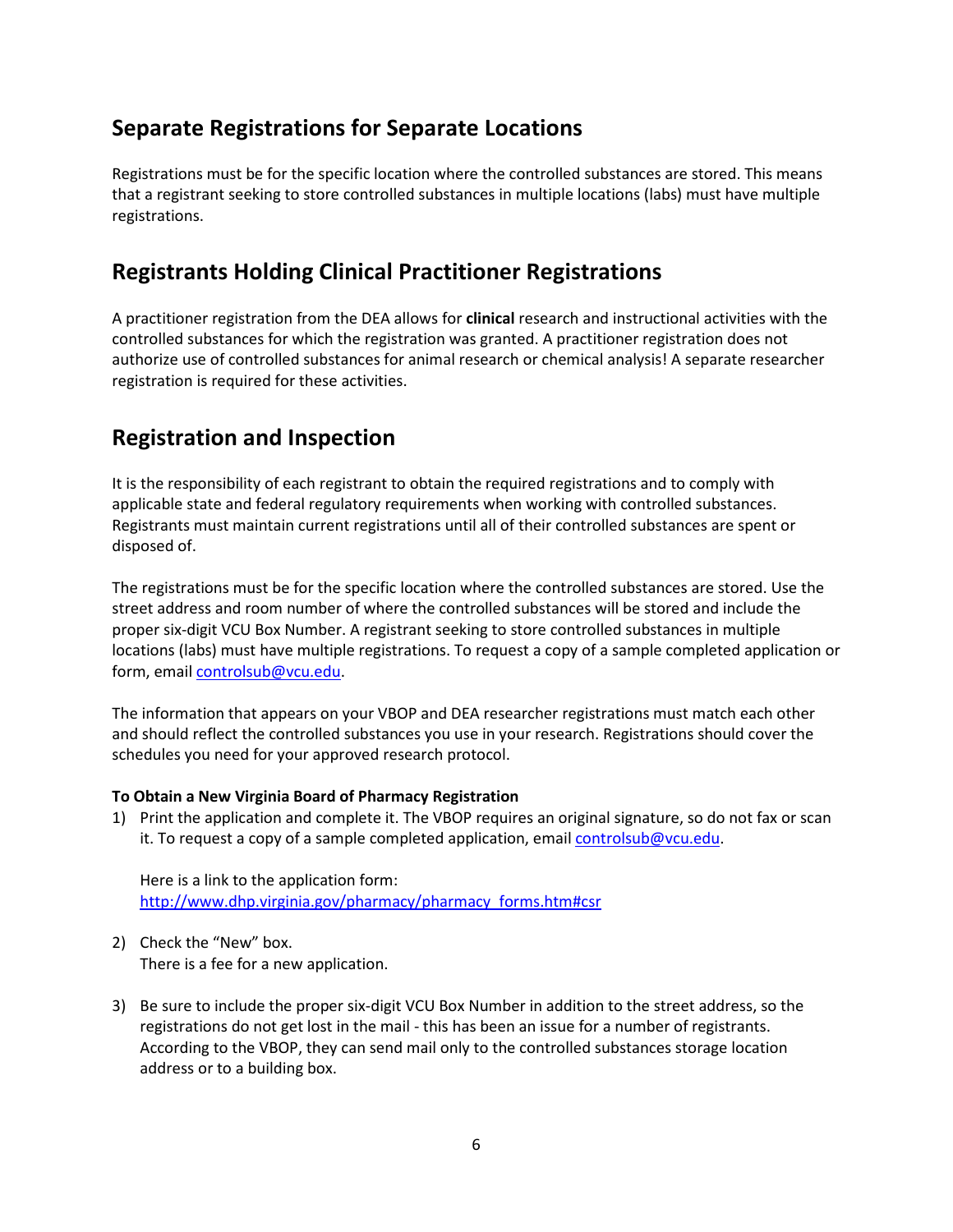- 4) Check the boxes for all "Controlled Substance Schedules" you require.
- 5) Attach to the application a brief write-up summarizing your protocol (its purpose), listing the controlled substances you will be using, and explaining how you will be using those controlled substances (the purpose of the controlled substances in your protocol). **Do NOT submit your full IACUC protocol** - whatever you submit becomes public.
- 6) Attach your CV.
- 7) Mail the completed application to the VBOP address at the top of the application.
- 8) Prior to issuance of a Controlled Substances Registration, the VBOP will schedule a time for inspection. The registrant must be present for the inspection and must be prepared to answer questions regarding the entire path of the controlled substance from when and where it is ordered to how it is safely brought to and secured in the location/lab.

Unlike for Schedules II-VI, a request for a Schedule I registration must be approved by the DEA prior to VBOP approval. A copy of the DEA registration must be sent to the VBOP, so that the Virginia Controlled Substance Registration can be updated to reflect Schedule I.

### **To Obtain a New DEA Registration**

1) Complete the online application (DEA Form 225) at: [https://www.deadiversion.usdoj.gov/drugreg/reg\\_apps/225/225\\_instruct.htm](https://www.deadiversion.usdoj.gov/drugreg/reg_apps/225/225_instruct.htm)

To request a copy of a sample completed application, email [controlsub@vcu.edu.](mailto:controlsub@vcu.edu)

Note that there is a separate application for Schedule I registrations. This means that those needing a registration for Schedule I-V controlled substances must complete two applications - one for Schedule I and one for Schedule II-V.

In addition, applications for Schedule I registrations must address the federal requirements that appear in 21 CFR §1301.18. Here is a link to the applicable regulation: [https://www.deadiversion.usdoj.gov/21cfr/cfr/1301/1301\\_18.htm](https://www.deadiversion.usdoj.gov/21cfr/cfr/1301/1301_18.htm)

We have developed a template form that can be used to address the 21 CFR §1301.18 requirements. To request the template form, emai[l controlsub@vcu.edu.](mailto:controlsub@vcu.edu)

- 2) Be sure to include the proper six-digit VCU Box Number in addition to the street address, so the registrations do not get lost in the mail - this has been an issue for a number of registrants.
- 3) On DEA applications, you can include a separate mailing address. Again, include the proper six-digit VCU Box Number.
- 4) Be sure to check the box for "CERTIFICATION FOR FEE EXEMPTION" on page 2 of Form 225. To obtain fee exemption, the VCU Authorized Official (Sr. Associate VP for Research Compliance) must be listed on the "Fee Exempt Details" page of DEA Form 225.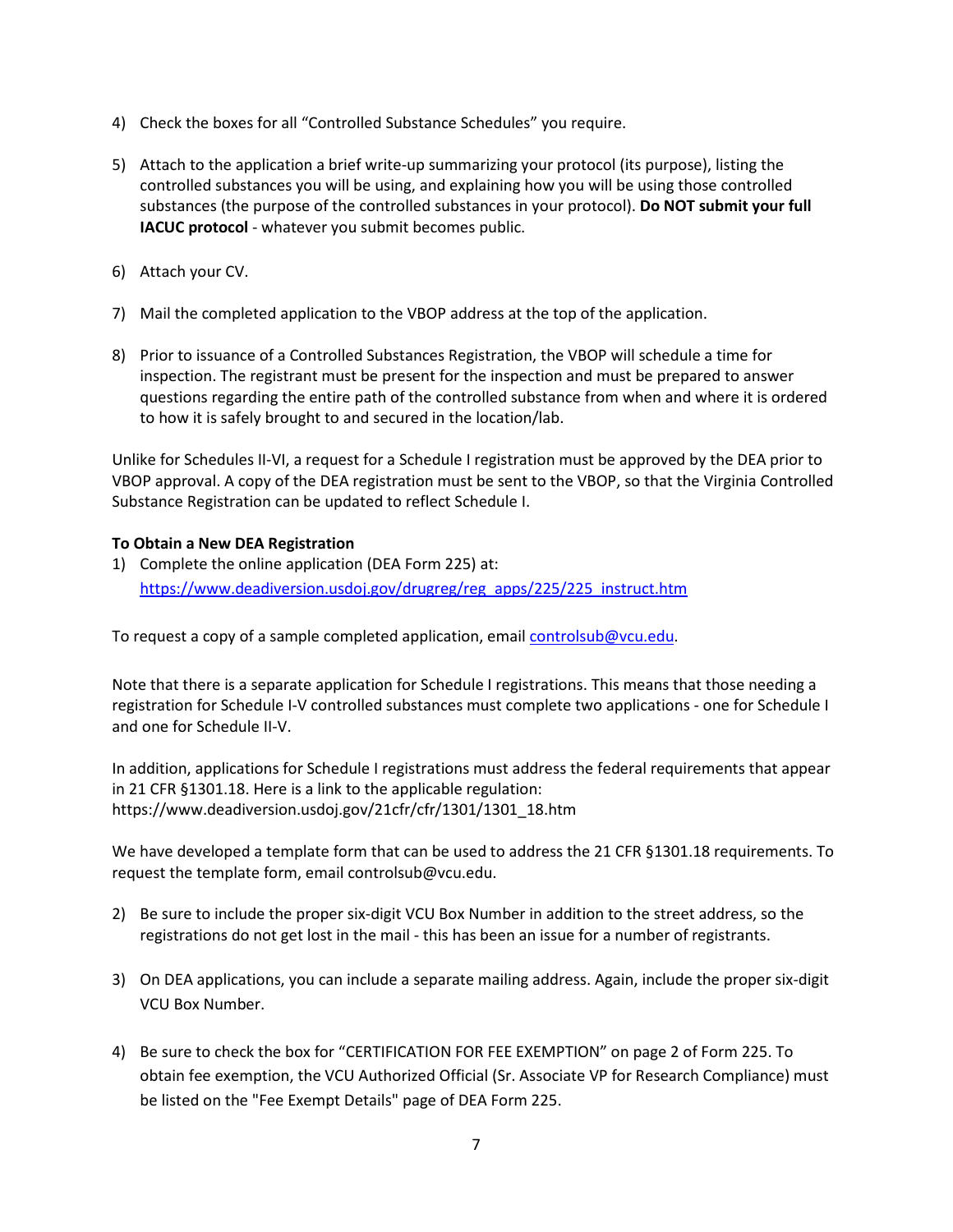#### **VCU Controlled Substances Inspection Information Form**

The local DEA has established a process for gathering information and scheduling inspections for registration applicants. Those seeking a DEA registration must complete a VCU Controlled Substances Inspection Information form. Once notified that the DEA requests a completed VCU Controlled Substances Inspection Information form, registration applicants should submit the completed and signed form and all required attachments to [controlsub@vcu.edu](mailto:controlsub@vcu.edu) as soon as possible.

To request a copy of a sample completed VCU Controlled Substances Inspection Information form, email [controlsub@vcu.edu.](mailto:controlsub@vcu.edu)

Be sure to use the sample as your guide! When completing the form, also keep in mind the following:

- Be sure to attach all requested documents, including: completed Personnel Screening Form – Authorized User for all authorized users, current CV, copy of drug logs (if not using OVPRI's template), copy of VBOP registration, and picture of the storage location/container.
- Be sure to include which supplier(s) you intend to use to obtain your controlled substances. DAR cannot act as a supplier at any time!
- Be sure to sign and date the form! Typing in one's name is not a signature.

When compiling the packet of information to be sent to the local DEA, OVPRI will include floor plans based on the registration address listed on your form, copies of log templates (if the appropriate box is checked), and information regarding VCU's procedures for reverse distribution.

The local DEA will schedule inspections, through OVPRI, *only after* receipt and review of the completed inspection packet.

### **DEA Inspections**

The OVPRI coordinates the scheduling of DEA inspections. Prompt responses to requests for availability are not only appreciated, but also may expedite the inspection process.

The registration applicant must be present for the inspection.

Registration applicants must be prepared to answer questions regarding the entire path of the controlled substances listed in their application from when and where it is ordered to how it is safely brought to and secured in the location/lab.

### <span id="page-8-0"></span>**After Receiving the Registrations**

As each registration is received, send a copy to [controlsub@vcu.edu.](mailto:controlsub@vcu.edu) The OVPRI maintains a database of all controlled substances researcher registrations.

DEA and VBOP researcher registrations are active for a one (1) year period.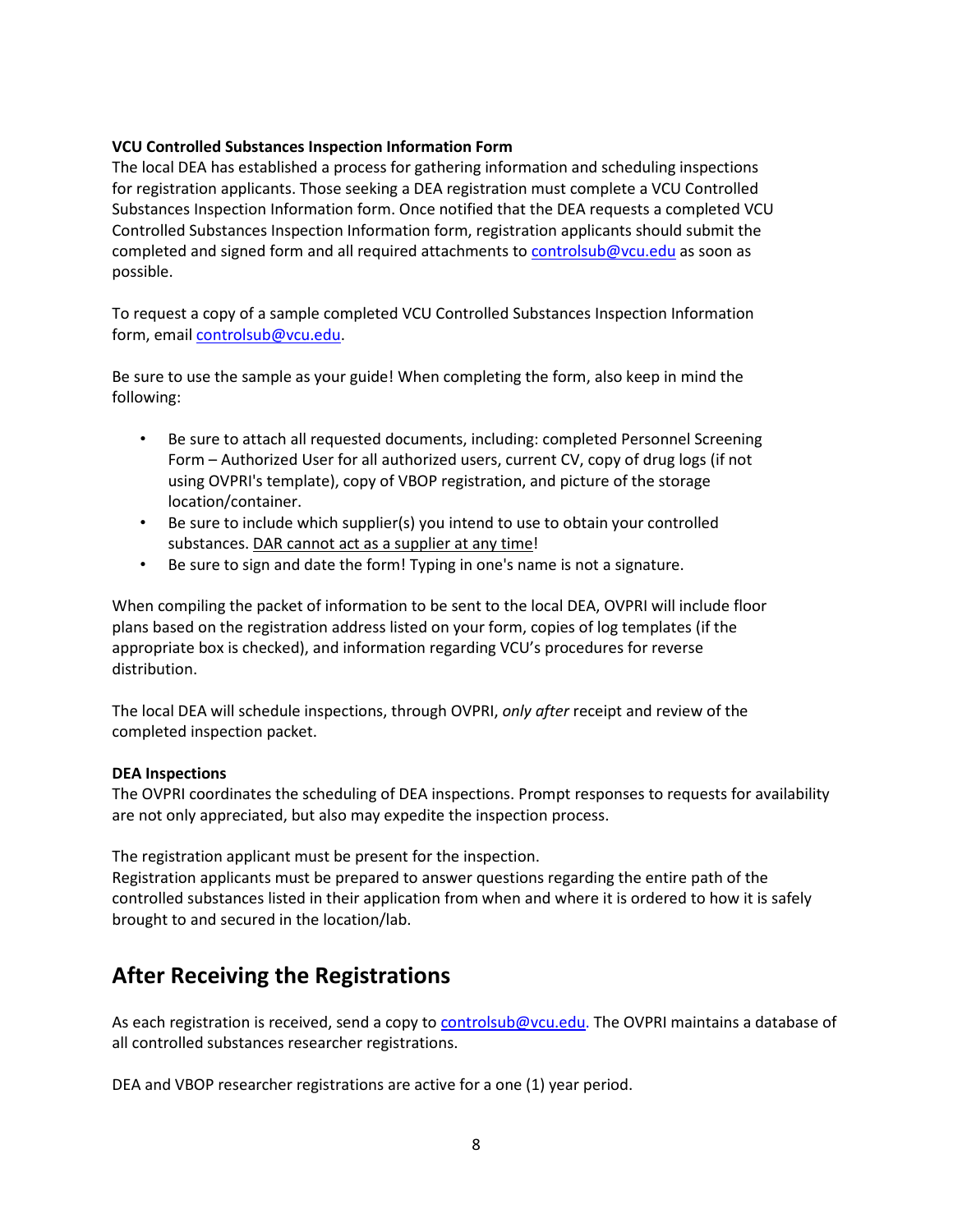### <span id="page-9-0"></span>**Changes to Registrations**

If any aspect of a registration changes, such as address or schedule, etc., the DEA and VBOP must be notified.

If a registration must be updated because the controlled substances will be stored in a new location, the controlled substances cannot be moved to the new location until after the DEA and VBOP have inspected the new location and approved of the change.

For changes to a DEA registration, registrants must submit a DEA Registration/Application Update Request online. The link to the "Make Changes to My DEA Registration" form can be accessed here: <https://www.deadiversion.usdoj.gov/drugreg/index.html#2>

For changes to a VBOP registration, registrants must submit an application form with the appropriate "change" boxes checked. Here is a link to the application form: [https://www.dhp.virginia.gov/pharmacy/pharmacy\\_forms.htm#csr](https://www.dhp.virginia.gov/pharmacy/pharmacy_forms.htm#csr)

After submitting a request for changes to your registration, notify OVPRI of the submitted request by sending an email to [controlsub@vcu.edu.](mailto:controlsub@vcu.edu)

If any aspect of a registration changes, such as address or schedule, etc., the DEA and VBOP will issue updated registrations. Send copies of the updated registrations to [controlsub@vcu.edu](mailto:controlsub@vcu.edu) for our records as soon as each is received.

### <span id="page-9-1"></span>**Adding Controlled Substances to Already Approved Registrations**

If a registrant is already approved for a specific schedule (Schedules II-VI) and would like to add a controlled substance within the same schedule to their research protocol, no additional submissions/requests need to be made to the DEA or to VBOP for changes in specific controlled substances under those schedules. However, the registrant should ensure that their research protocols have been updated to reflect any changes in controlled substances.

Any changes in controlled substances for a Schedule I registration require the submission of supplemental research protocols and DEA Headquarters approval. Registrants must log in to their DEA registrations online and request modification to their current Schedule I researcher registration by adding the needed/requested drug codes. Supplemental research protocols are processed the same way as original research protocols. If needed, the DEA will request additional information regarding the supplemental research protocol.

After submitting a request for changes to your registration, notify OVPRI of the submitted request by sending an email to [controlsub@vcu.edu.](mailto:controlsub@vcu.edu)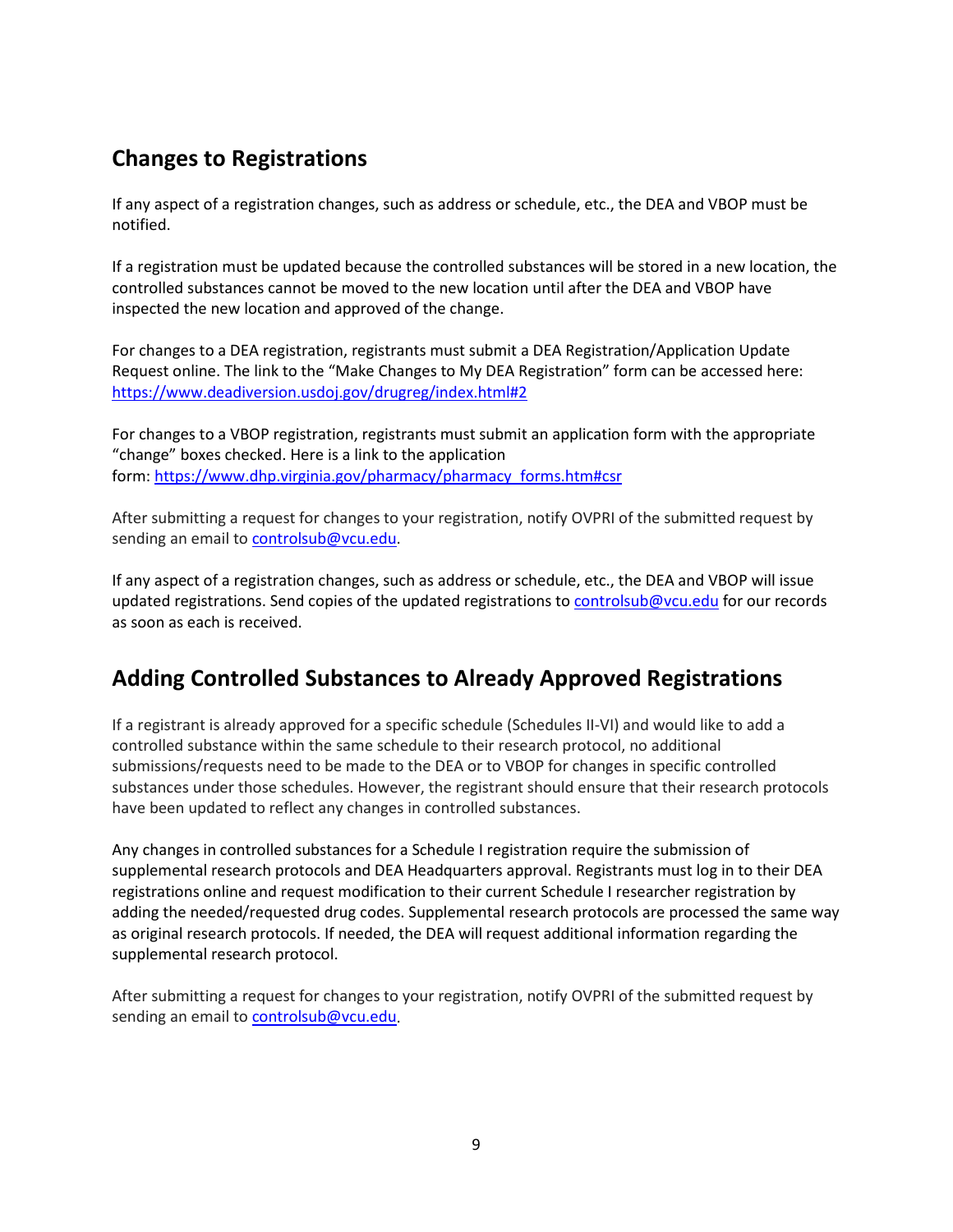### <span id="page-10-0"></span>**Registration Renewals**

### **Virginia Board of Pharmacy Registrations**

The VBOP researcher registration covers a one (1) year period. There is an annual fee. A late fee is charged for late renewals.

Although the VBOP registrations no longer show expiration dates, be aware that VBOP registrations expire at the end of February each year.

In mid-January, the registrant should receive a renewal notice from VBOP with instructions on how to renew. If the registrant does not receive such a notice by the end of January, the registrant should contact VBOP.

If you are a new user or have forgotten your login information, you will need to sign up to create a user ID and password using the license number and temporary PIN you received in the mail. Click the New User button to get started.

Please note that because VCU registrants are categorized as facilities (Controlled Substances Registration (CSR) Businesses), the facilities/CSR screens need to be used when renewing the VBOP registration online. On the default page, be sure to click "Facility Sign Up."

If you would like to make changes to your VBOP registration, emai[l controlsub@vcu.edu.](mailto:controlsub@vcu.edu)

**If you do not intend to renew your VBOP registration, you must email [controlsub@vcu.edu.](mailto:controlsub@vcu.edu)** DEA registrants will need to coordinate the immediate termination of their DEA registrations. A valid VBOP registration is a prerequisite for a DEA registration; a DEA registrant who does not maintain a valid VBOP registration is in violation of federal regulations and can be issued a Letter of Admonition by the DEA.

### **DEA Registrations**

For DEA researcher registration renewals, complete Form 225a online. See here: <https://www.deadiversion.usdoj.gov/drugreg/index.html#regapps>

Be sure to check the box for "CERTIFICATION FOR FEE EXEMPTION" on page 2 of Form 225a. To obtain fee exemption, the VCU Authorized Official (Sr. Associate VP for Research Compliance) must be listed on the "Fee Exempt Details" page of DEA Form 225a.

Make sure that registrations are renewed in a timely manner. Expired registrations are inactivated by the DEA after one (1) month. This means that the registrant will need to re-apply to get a new registration.

Registrants should place a renewal reminder on their calendar three (3) and two (2) months prior to expiration. The issuing of DEA reminder notices by mail and email can be inconsistent.

Send copies of renewed registrations to [controlsub@vcu.edu](mailto:controlsub@vcu.edu) for our records as soon as each is received.

Federal law prohibits the handling of controlled substances under an expired registration.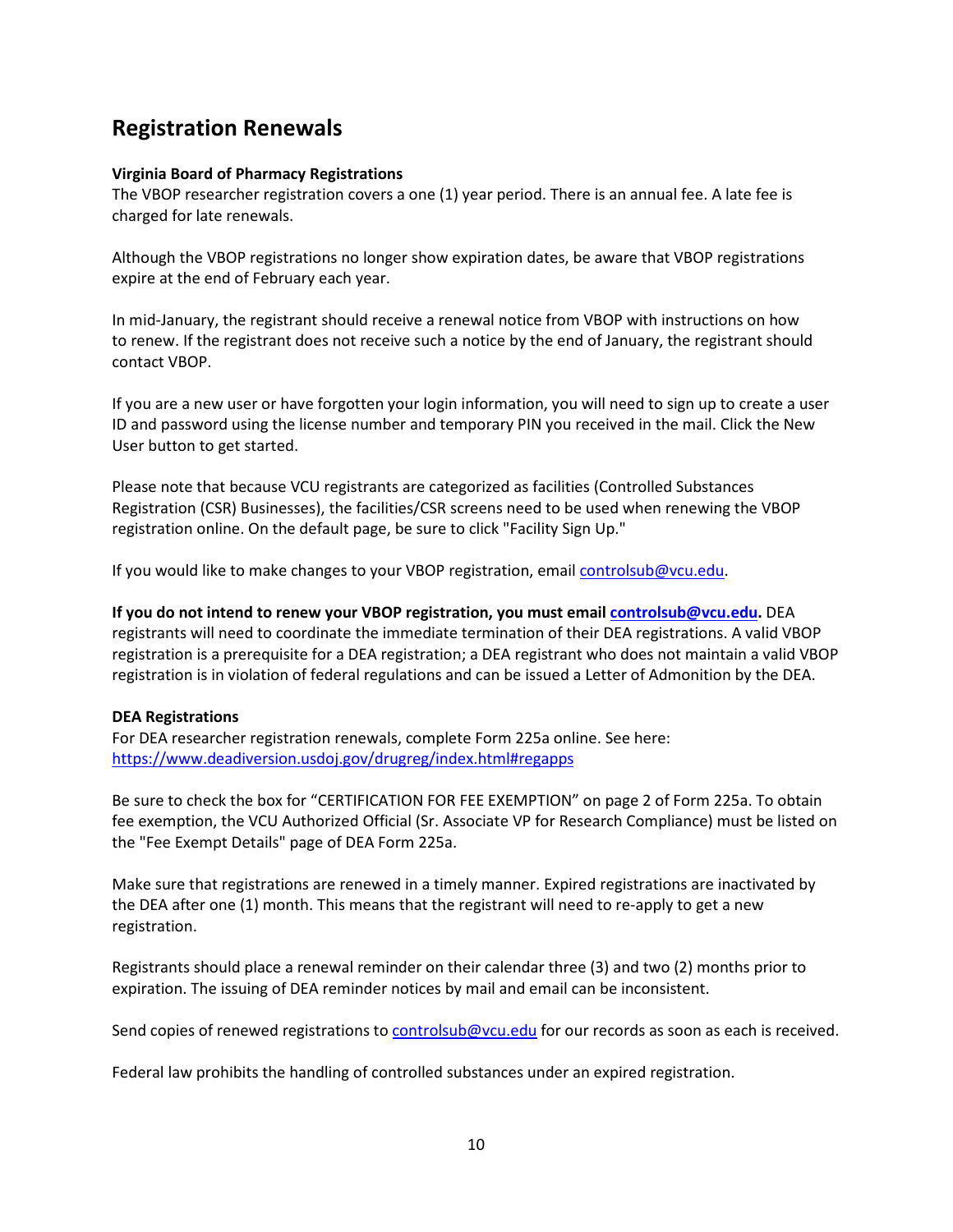If you do not intend to renew your DEA registration, or you would like to make changes to it, email controlsub@vcu.edu.

### <span id="page-11-0"></span>**Authorized Users**

The registrant is individually responsible for adhering to federal and state regulations and to university policies pertaining to the possession and use of controlled substances. If needed, the registrant may identify individuals to be authorized users. The registrant must ensure that Human Resources (HR) has completed a background check for the authorized user (if required) and that any findings were evaluated. In addition, the registrant must complete an annual review of the Personnel Screening Form – Authorized User for each authorized user.

### <span id="page-11-1"></span>**Personnel Screening Form – Authorized User**

To comply with DEA guidance, VCU requires that all authorized users complete the Personnel Screening Form – Authorized User prior to the handling of any controlled substances and on a yearly basis (such as at the time of renewal of the VBOP registration). (21 CFR §1301.90)

The Personnel Screening Form – Authorized User includes the following questions:

- 1) Within the past five years, have you been convicted of a felony, or within the past two years of any misdemeanor, or are you presently formally charged with committing a criminal offense? (Do not include any traffic violations, juvenile offenses, or military convictions, except by general court-martial.) If the answer is yes, furnish details of conviction, offense, location, date, and sentence on a separate page.
- 2) In the past three years, have you ever knowingly used any controlled substances (marijuana, narcotics, amphetamines, or barbiturates, etc.) other than those prescribed to you by a physician? If the answer is yes, furnish details on a separate page.
- 3) Have you ever been denied a DEA registration, had a DEA registration revoked or surrendered a DEA registration for cause? If yes, please describe the basis for the DEA's action and provide the date this action occurred on a separate page.

If the answer to any of the above questions is "Yes," the registrant must email [controlsub@vcu.edu](mailto:controlsub@vcu.edu) immediately regarding next steps, and the applicant authorized user cannot sign the Authorized Users Signature Log.

Authorized users must notify the registrant immediately if the answer to any of the Personnel Screening Form – Authorized User questions changes to a "Yes."

The registrant must retain this completed form in a secure confidential file.

### <span id="page-11-2"></span>**Roles and Responsibilities**

**OVPRI**:

- Provide guidance to faculty members for registering with VBOP and DEA.
- Provide guidance on storage of controlled substances.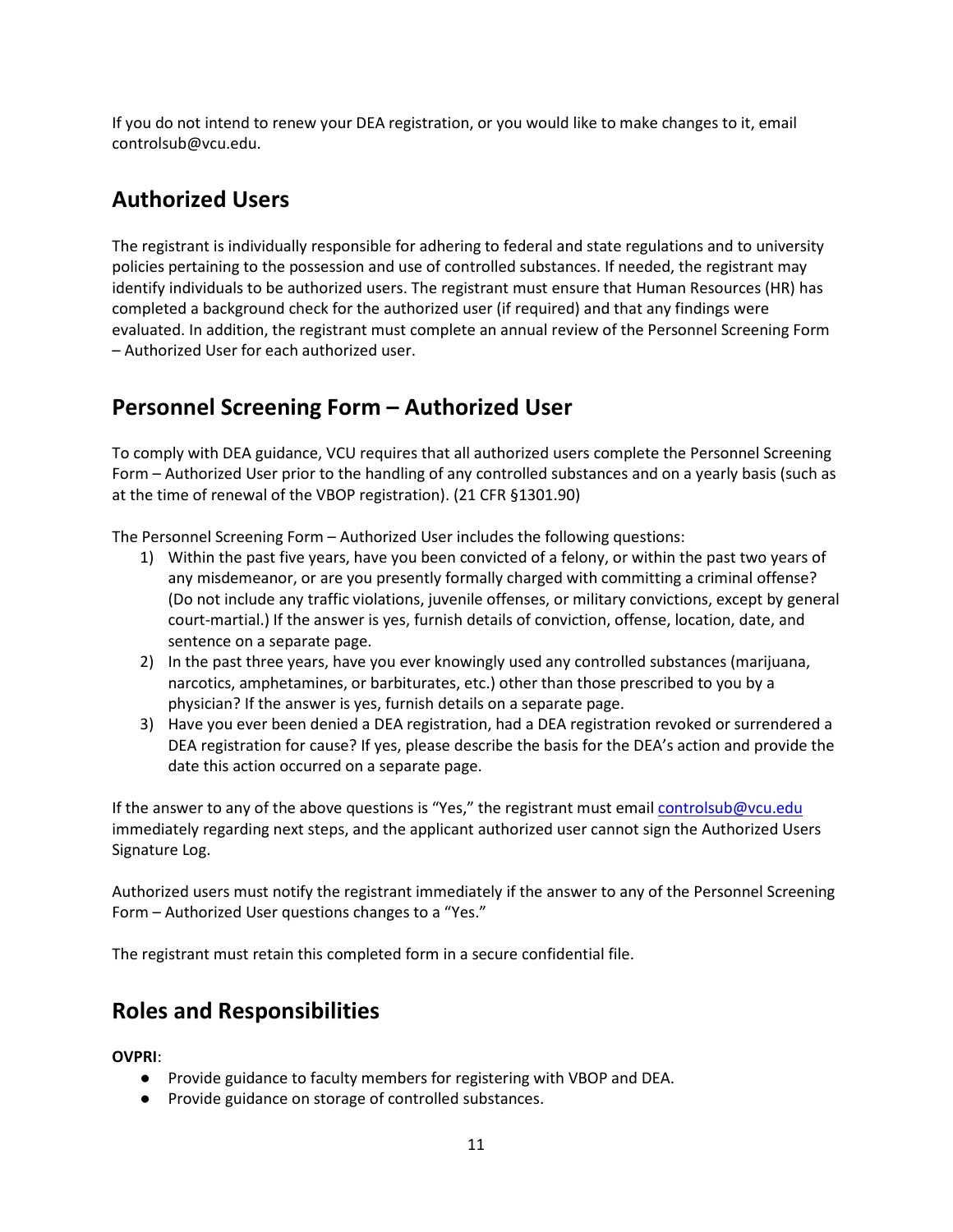- Provide guidance on disposal of controlled substances.
- Provide training on VCU's policies and procedures regarding use of controlled substances in research.
- Increase awareness of and accountability for compliance when using controlled substances in research.

### **Registrants:**

- Comply with federal and state regulations and university policy pertaining to the possession and use of controlled substances. The registrant is individually responsible for adherence to VCU policies, VBOP regulations, and DEA regulations.
- Obtain and maintain VBOP and DEA registrations.
- Retain a record of having completed the VCU registrant training titled "Use of Controlled Substances in Research." See "Training" section below.
- If needed, identify and document individuals as authorized users.
- Ensure that HR has completed a background check for the authorized user(s) (if required) and that any findings were evaluated.
- Complete an annual review of the Personnel Screening Form Authorized User for each authorized user.
- Maintain documentation for current authorized users.
- Provide and maintain documentation on training of laboratory-specific operations involving controlled substances.
- Ensure proper storage of controlled substances; maintain strict control over security of location and of inventory of records.
- Obtain VBOP and DEA approval for schedule changes prior to ordering, inventorying, dispensing, or disposing of such substances.
- Dispense no more than daily usage amounts of bulk form substances to authorized users. Finished form substances can be retained until depleted. Usage logs must be maintained for both types.
- Schedule I, Schedule II, and Schedule III-V controlled substances cannot be stored together! For each of these three categories, the registrant must maintain a separate storage area and a separate set of drug logs (inventory, usage logs, etc.).
- Schedule VI drugs should be kept out of sight when not in use and behind a locked door or cabinet when the registrant is not present. Schedule VI drugs do not need to be locked in a safe and do not require a usage log.
- Receive, store, use, and dispose of controlled substances properly.
- Complete all drug logs contemporaneously as controlled substances are received, used, and disposed.
- Retain drug logs (inventory record, dispensing record, usage log, wastage record, and disposal log) for two (2) years after complete use or disposal of controlled substances.
- Exercise signature authority for purchases and disposal of controlled substances.
- Conduct an initial inventory.
- Conduct a biennial inventory.
- Report the theft or loss of any controlled substance to the DEA Field Division (using Form 106), VBOP, VCU Police, an[d controlsub@vcu.edu](mailto:controlsub@vcu.edu) within one (1) business day of discovery of such loss or theft.
- Dispose of unwanted controlled substances using a reverse distributor in accordance with DEA regulations.
- Dispose of controlled substances no longer supported by an approved protocol.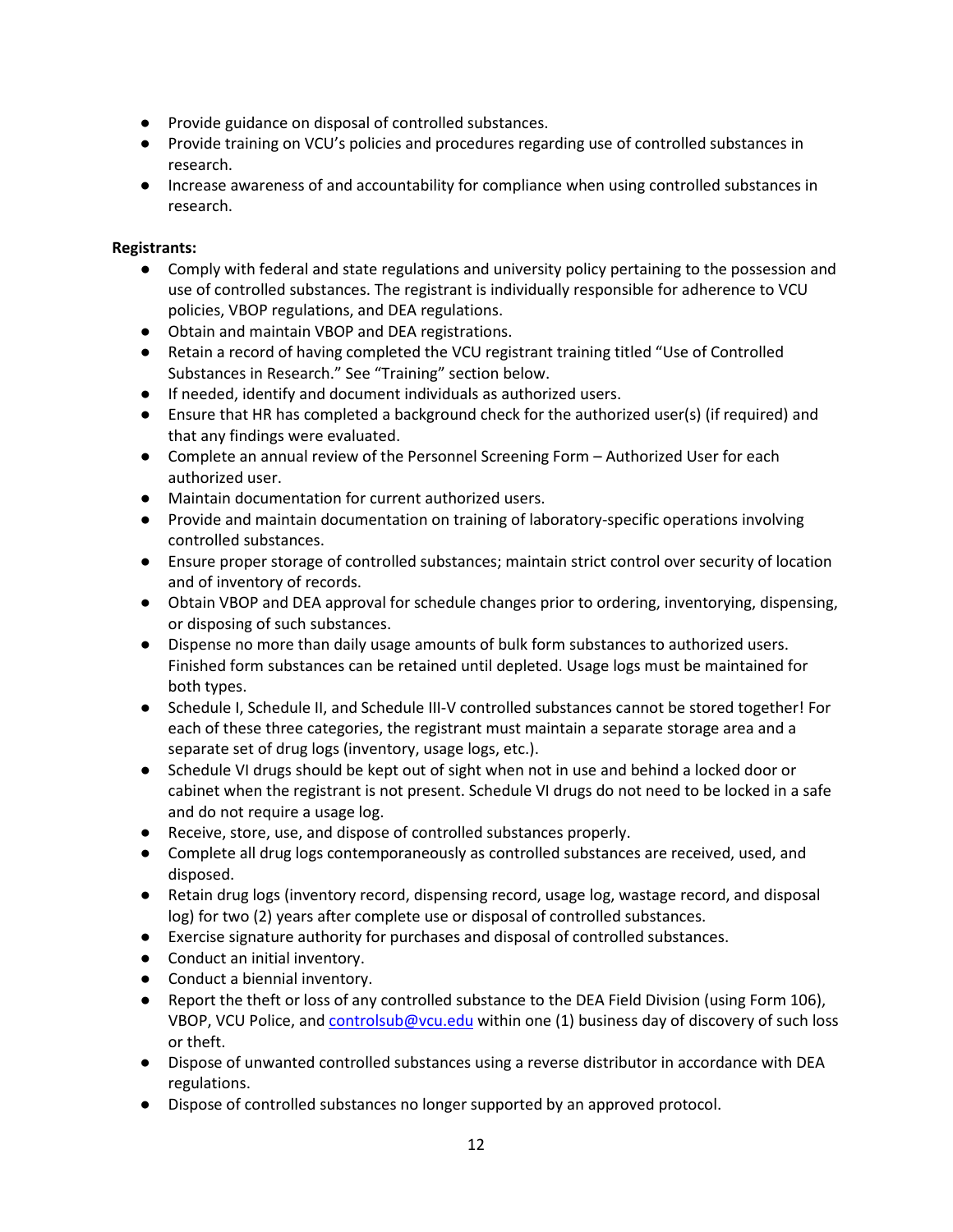- Upon receipt, send copies of current VBOP and DEA registrations to [controlsub@vcu.edu.](mailto:controlsub@vcu.edu)
- Report lapse of VBOP or DEA registration to **controlsub@vcu.edu** immediately.
- Report VBOP or DEA inspections to [controlsub@vcu.edu](mailto:controlsub@vcu.edu) immediately.

### **Authorized Users:**

- Complete the "Use of Controlled Substances in Research" course in Canvas and provide record of completing the course to the registrant. See "Training" section below.
- Complete the Personnel Screening Form Authorized User before commencing use of controlled substances. Thereafter, annually review Personnel Screening Form – Authorized User, as needed.
- Sign the Authorized Users Signature Log (Note: separate logs are kept for Schedule I and Schedule II-V controlled substances).
- Complete Usage Log sheets Controlled Substance Usage Log and Wastage Record.
- Store controlled substances in an individual lockbox, marked with the authorized user's name, or a laboratory-level lockbox, in a locked cabinet.
- Return any unused bulk form controlled substances and the usage log sheet to the registrant after each day.
- Return usage log sheets for finished form controlled substances when a substance has been fully used or is no longer needed.
- Immediately report any discrepancy or suspected theft to the registrant.
- Receive laboratory-specific training from the registrant or other authorized user before using controlled substances.
- Immediately report to the registrant any felony or misdemeanor violations/convictions.

### <span id="page-13-0"></span>**Training**

All individuals involved in the use of controlled substances (Schedules I-V) must complete training prior to handling any controlled substance. Individuals can self-enroll on the Canvas site. The Canvas course is titled "Use of Controlled Substances in Research." After completion of the training course, registrants should save or print the page reflecting their passing score and retain it for their records. Authorized users must provide registrants with the page reflecting their passing score, so that it can be kept with the authorized users' Personnel Screening Forms.

### <span id="page-13-1"></span>**Ordering Controlled Substances**

Registrants can order only the controlled substances used in their research – the registrations should cover only the schedules needed for the registrants' approved research protocols.

Stocks of controlled substances must be kept to the smallest quantity needed.

DAR cannot dispense controlled substances. DAR cannot act as a supplier at any time.

Orders for controlled substances must include a request signed by a registrant and go through standard VCU procurement processes.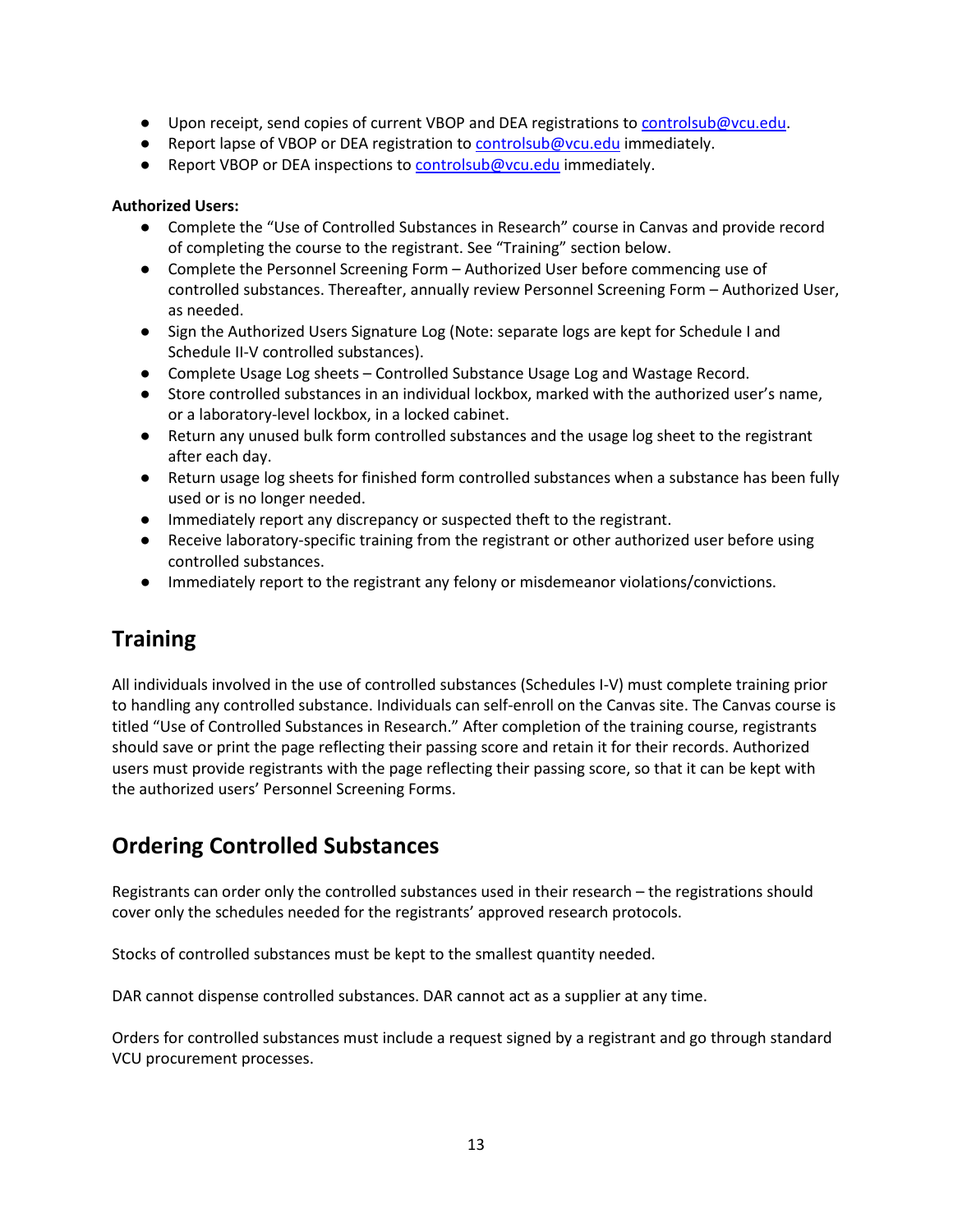Controlled substances can be ordered through standard procurement processes with the following additional requirements:

### **Schedule I or II**

Any person registered to conduct research with controlled substances in Schedule I or II must use DEA Form 222. DEA Form 222 can be requested here: [https://www.deadiversion.usdoj.gov/online\\_forms\\_apps.html](https://www.deadiversion.usdoj.gov/online_forms_apps.html)

Along with the order request and the DEA Form 222, a copy of the DEA registration must be included.

### **Schedule I Controlled Substances That are not Commercially Available**

Requests to obtain Schedule I controlled substances that are not commercially available must be made to the National Institute on Drug Abuse.

### **National Institute on Drug Abuse (NIDA) Drug Supply Program (DSP)**

The NIDA Drug Supply Program (DSP) provides for research purposes various controlled drugs, other chemical substances, marijuana, and nicotine research cigarettes to research investigators working in the area of drug abuse, drug addiction, or related disciplines at academic institutions. To obtain research chemicals and controlled substances from the NIDA DSP, research investigators must prepare a Request Package. Complete details are available at [Ordering Guidelines for Research Chemicals and Controlled](https://www.drugabuse.gov/ordering-guidelines-research-chemicals-controlled-substances)  [Substances.](https://www.drugabuse.gov/ordering-guidelines-research-chemicals-controlled-substances)

### **Schedules III-V**

Schedules III-V controlled substances may be ordered by a registrant through standard procurement processes.

### <span id="page-14-0"></span>**Record Keeping and Inventory Requirements**

The following records must be maintained at the DEA registrant's location (the address that appears on the DEA registration):

- Training completion records for registrant and authorized user(s)
- Personnel Screening Form Authorized User for each authorized user(s)
- Executed order forms
- Receiving record or purchase receipt that is verified, signed, and dated
- Inventory records (Must be kept a minimum of two (2) years from date of last transaction. After the two (2) years have passed, the records may be shredded.)
- Controlled Substance Usage Logs (Must be kept a minimum of two (2) years from the date of last transaction. After the two (2) years have passed, the records may be shredded.)

All controlled substance records must be kept separately from all other records, in or near the primary work area, and must be available for inspection at any time by VCU representatives, DEA, or VBOP inspectors.

Registrants may identify an individual to assist with record keeping requirements. The recordkeeper cannot dispense controlled substances, enter new controlled substances into inventory, or dispose of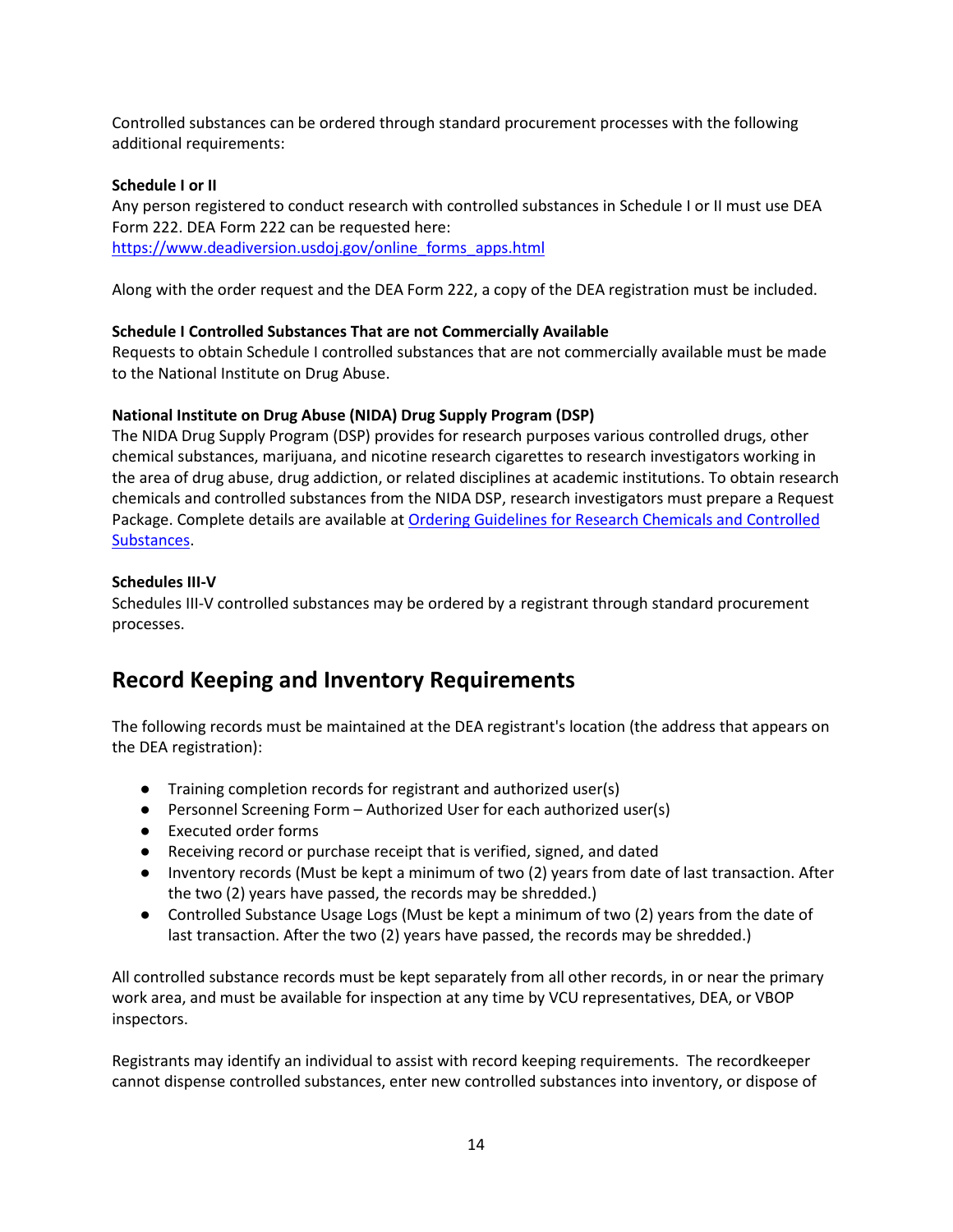controlled substances. The registrant remains responsible for all actions and records of the registrant's recordkeeper.

#### **Controlled Substance Receiving**

Controlled substances must be shipped directly to the registrant at the address that appears on the registration. Once received, the controlled substances must be opened and the contents verified by the person receiving the controlled substance. Any discrepancies must be rectified with the supplier and/or shipper. If discrepancies cannot be rectified, the registrant must contact the DEA and email [controlsub@vcu.edu](mailto:controlsub@vcu.edu) to report this within five (5) business days.

Once the registrant has verified that the shipment is correct, the registrant must sign and date the purchase receipt and file it with the registrant's controlled substances records.

### **Controlled Substance Dispensing and Tracking**

The DEA registrant is the only individual who can dispense controlled substance from inventory. From the time a controlled substance is received on campus until it is fully used or disposed of, a record of the chain of custody and usage must be kept. Each point at which the controlled substance changes hands or is used must be documented. The documentation must be completed at each point by the registrant dispensing the controlled substance and must include the controlled substance, quantity, date dispensed, and the recipient's initials.

Each quantity of a controlled substance must be accounted for in the dispensing records. Template Controlled Substance Dispensing Record, Controlled Substance Usage Log, and Wastage Record forms can be found in the "Forms" section of the Controlled Substances web page.

### **Controlled Substances Cannot Be Transferred**

As set forth in 21 CFR 1307.11, a practitioner/researcher who is registered to dispense may distribute limited amounts of controlled substances to another practitioner/researcher for the purpose of general dispensing, if certain conditions are met. Among these conditions is that the amount a practitioner so distributes to other practitioners during a calendar year cannot exceed five percent of the total number of dosage units of all controlled substances that the practitioner/researcher dispenses and distributes during that year. *Id*. at 1307.11(a)(1)(iv). This provision of the regulations is often referred to as the "five percent rule."

### *According to the deputy executive director of the Virginia Board of Pharmacy, the five percent rule does not extend to researchers in Virginia; the five percent rule applies only to pharmacies.*

The federal five percent rule does not supersede state regulations that prohibit such distributions.

#### **Inventory Procedures**

After a DEA registration is first issued, a registrant must take an initial inventory. An inventory is a count of all controlled substances in the registrant's possession. The inventory must reflect a complete and accurate list of all stocks and forms of controlled substances in the possession of the registrant as determined by an actual physical count. *On the initial inventory, a registrant should start by recording a zero inventory. On the initial inventory, the table will be blank because the registrant should have zero inventory. Once controlled substances are ordered and received, a new inventory must be created.*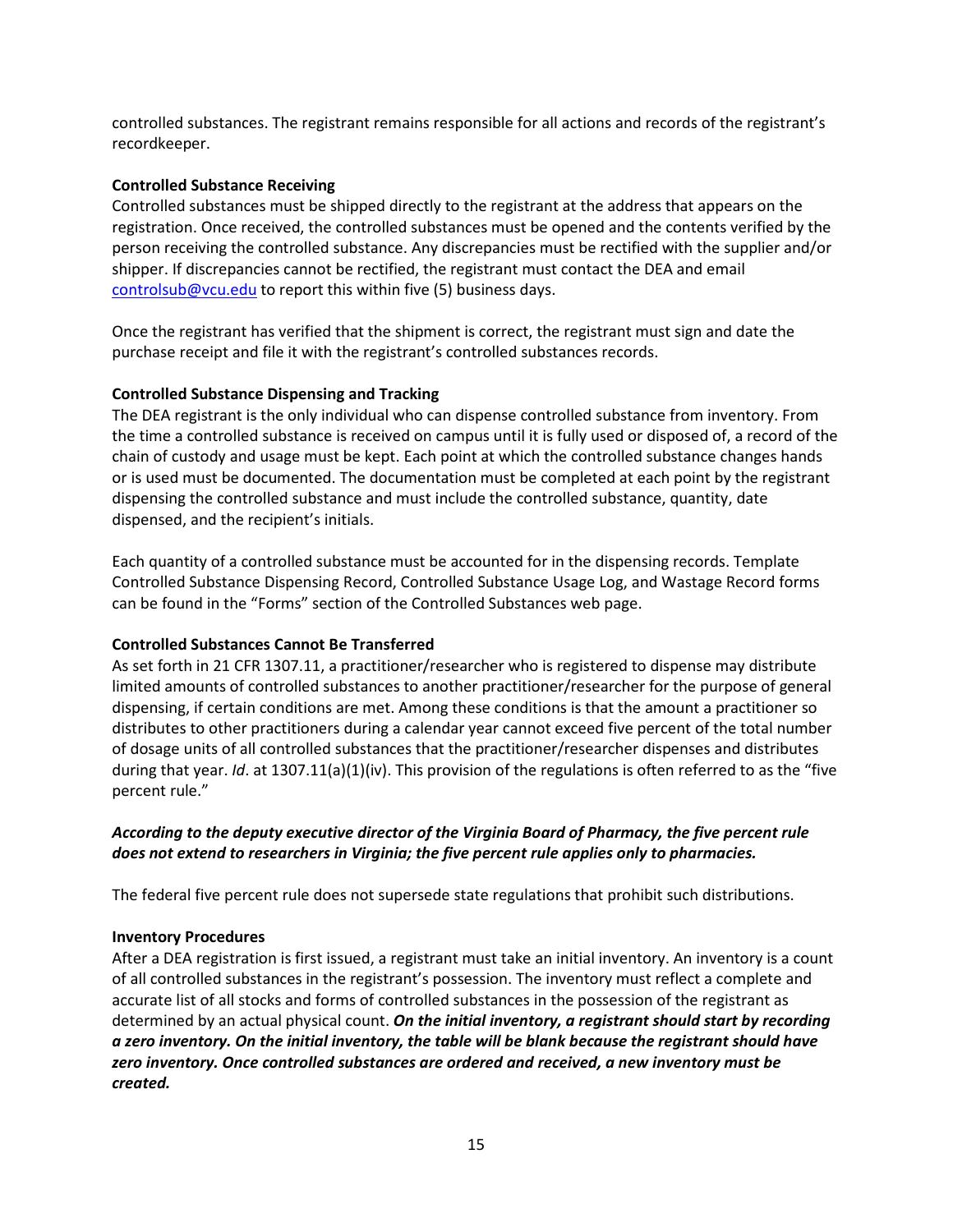Each DEA registrant must maintain an inventory. The inventory must be:

- Maintained at the registered location.
- Available for two (2) years after the controlled substance is used or is disposed.
- Completed every two (2) years (biennially) to comply with DEA regulations. (21 CFR 1304.11) The biennial inventory may be taken on any date within two (2) years of the previous biennial inventory date and must show whether it was performed at the opening or closing of the day.
- Updated on the effective date when a controlled substance is added to any schedule (List of Controlled Substances).

Inventories of Schedule I and Schedule II controlled substances must be maintained separately from those for all other controlled substances, i.e., a registrant with Schedules I-V controlled substances must keep three separate inventories – one for Schedule Is, one for Schedule IIs, and one for Schedules III-V.

The inventory must contain the following information:

- Date of inventory
- Exact time of inventory and whether at start or close of business
- Name of DEA registrant and DEA registration number
- Location of inventory

The person conducting the inventory and a witness must sign and date the inventory record.

- **For controlled substances in bulk form**, the inventory record must include:
	- o Name of controlled substance
	- o Lot #
	- o Schedule
	- o Drug form (bulk or finished)
	- o Number of units/volume
	- o Supplier
	- o Date acquired
- **For controlled substances in finished form**, the inventory record must include:
	- o The name of the substance
	- $\circ$  Each finished form of the substance (e.g., 10-milligram (mg) tablet or 10 mg concentration per fluid ounce or milliliter (ml))
	- $\circ$  The number of units or volume of each finished form in each container (e.g., 100-tablet bottle or 3 ml vial)
	- $\circ$  The number of containers of each such finished form (e.g., four 100-tablet bottles or six 3 ml vials)
- **For each substance that is expired, damaged, defective, or impure awaiting disposal; or held for quality control purposes; or maintained for extemporaneous compounding**, the inventory record must include:
	- o Name of substance
	- $\circ$  Total quantity of the substance to the nearest metric unit weight or the total number of units of finished form (e.g., fifty 10 mg tablets or 10 ml of 50 mg/ml)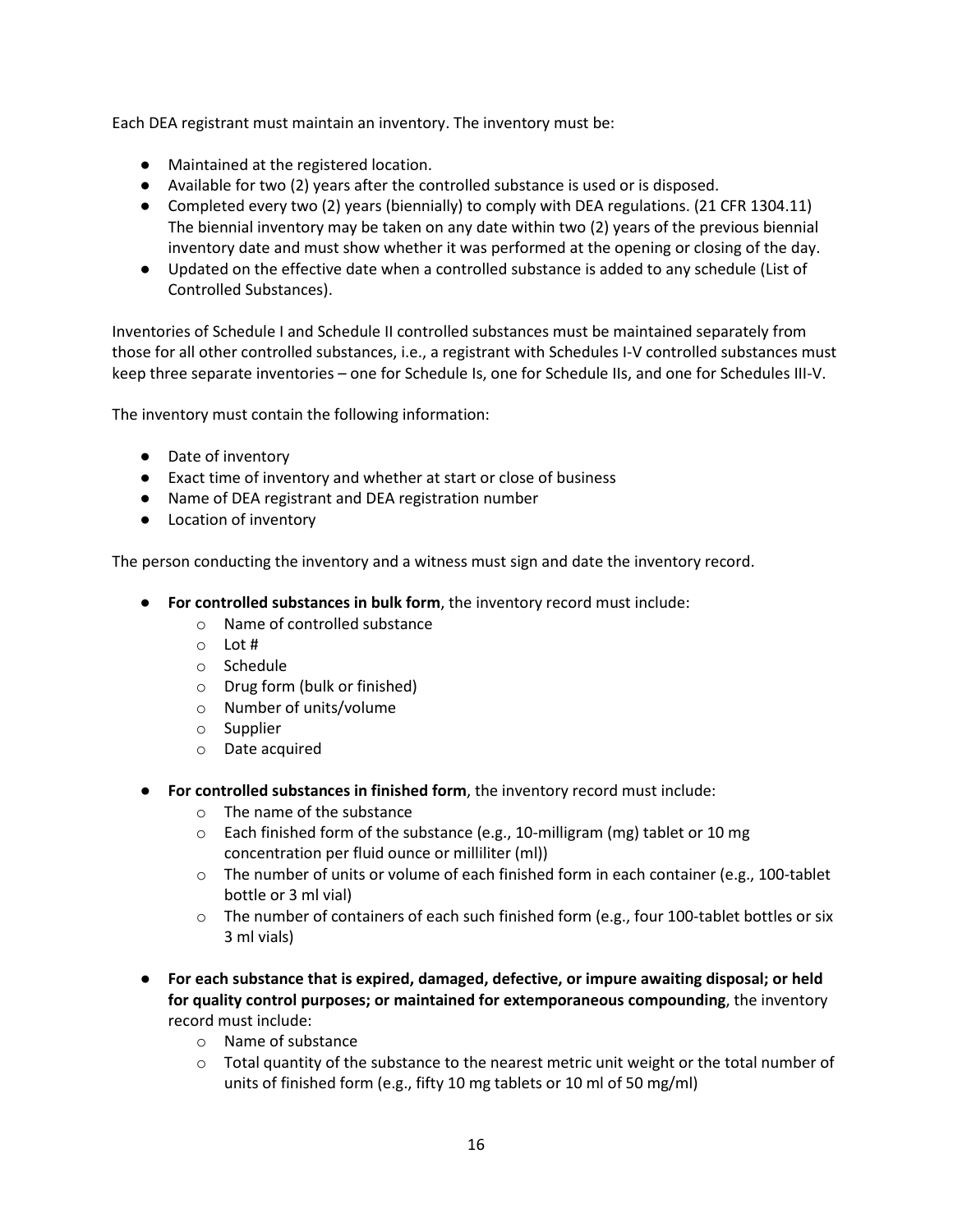- $\circ$  Reason for the substance being maintained by the registrant and whether such substance is capable of use in the manufacture of any controlled substance in finished form.
- $\circ$  Best practice is to store substances in this category separately within the registrant's inventory, i.e., a separate compartment, box, or bag within the storage area.

The template Controlled Substances Inventory Record form should be used for the above described purposes.

### **Labeling Requirements**

All containers of controlled substances must be properly labeled. If the laboratory re-packages, compounds, or dilutes controlled substances, appropriately label the repackaged, compounded, or diluted substance and store it in the safe. The label on diluted or combined controlled substances that will be stored in the safe overnight or longer must include the following information:

- Name of controlled substance
- Final concentration of controlled substance
- Volume per container
- Expiration date (must be no more than 30 days after dilution)

### <span id="page-17-0"></span>**Storage and Security**

DEA registrants are responsible for establishing and maintaining effective controls and procedures against unauthorized access to controlled substances.

The storage, handling, and documentation of controlled substances must adhere to all applicable state and federal laws.

The DEA registrant must restrict access to locked rooms and locked storage cabinets containing controlled substances.

Schedule I, Schedule II, and Schedules III-V controlled substances cannot be stored together! For each of these three categories, the registrant must maintain a separate storage area and a separate set of drug logs (inventory, usage logs, etc.).

Safes/storage containers for controlled substances cannot be shared with other registrants!

All controlled substances must be stored in a "securely locked, substantially constructed cabinet" as per federal regulations. If storing Schedule I or Schedule II controlled substances, the cabinet must be permanently constructed or attached to a building structure to prevent physical removal. Registrants can find standard narcotic cabinets by searching for "narcotic cabinets" on the internet. DEA regulations require that the cabinet be secured so that it cannot be removed. A locked drawer in a lab bench that is bolted to the floor or wall is generally sufficient.

DEA registrants must keep controlled substances in a substantially constructed, securely locked cabinet (safe) that meets DEA requirements.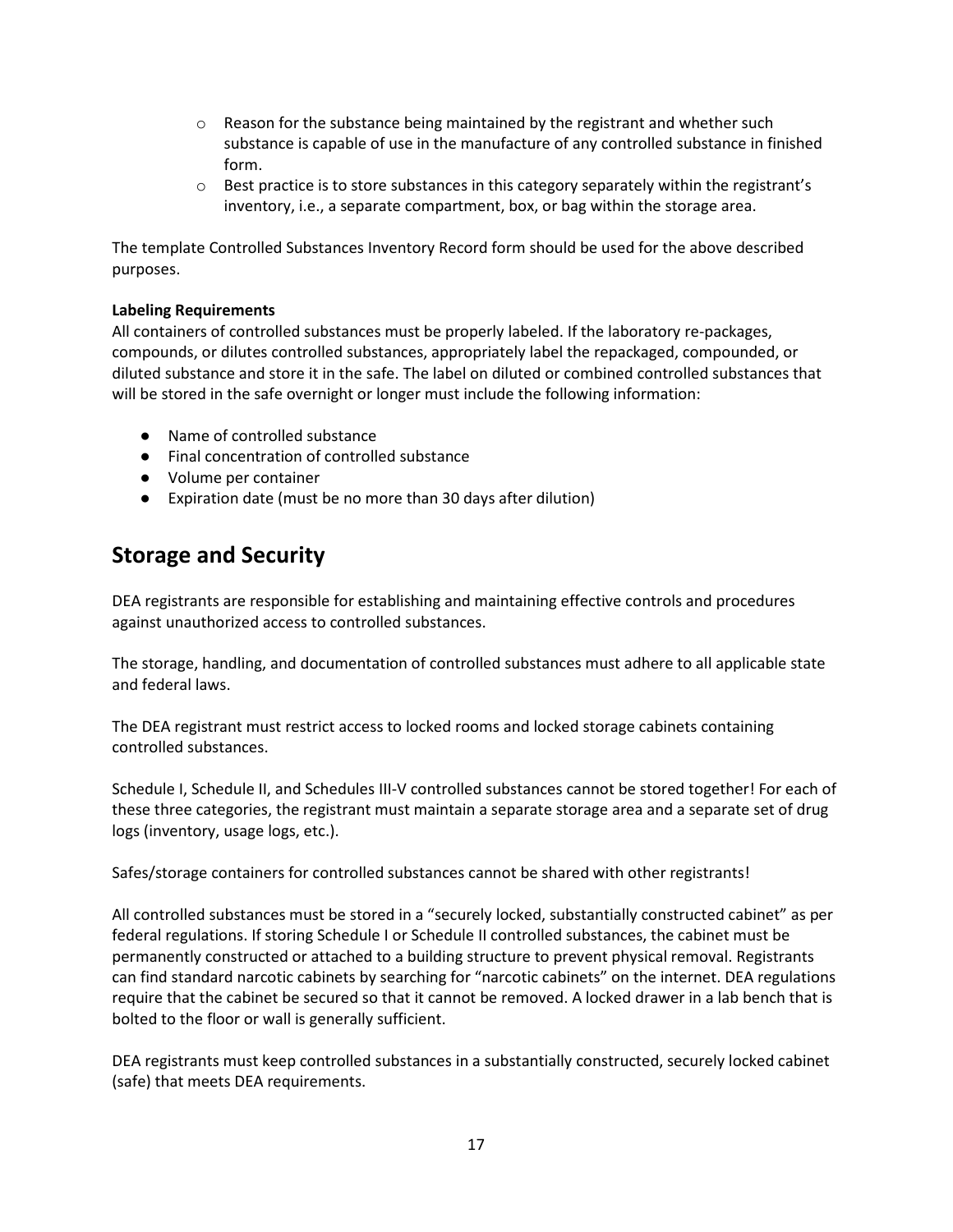- For Schedule I, the controlled substance must be stored in a substantially constructed, securely locked cabinet (safe), separate from other scheduled controlled substances, with the cabinet secured to a wall or otherwise not removable, as per federal regulations.
- For Schedule II, the controlled substance must be stored in a substantially constructed, securely locked cabinet (safe), separate from other scheduled controlled substances, with the cabinet secured to a wall or otherwise not removable, as per federal regulations.
- For Schedules III-V, the controlled substance must be in a locked cabinet or safe.

All controlled substances must be kept locked in their storage location except for the actual time required to remove, legitimately work with, and replace them.

All controlled substance shipments must be processed and stored in a secure cabinet as soon as possible after receipt. The controlled substances must be opened and the contents verified by the person receiving the controlled substance. The inventory record also must be updated at this time.

Each registrant must determine how their authorized users will access substances. Authorized users must store controlled substances in an individual lockbox, marked with the individual's name, in a locked cabinet when not being legitimately worked with. Multiple individuals can use the same cabinet and/or laboratory-level lockbox, but access to individual lockboxes must be by the named individual only. Usage logs must be completed for each lockbox and returned to the DEA registrant upon completion.

Authorized users must return usage logs and unused bulk form substances to the DEA registrant on a daily basis. Finished form substances can be retained until depleted.

Authorized users must record all activity for each substance on a controlled substances usage log.

Schedule VI drugs should be kept out of sight when not in use and behind a locked door or cabinet when the registrant is not present. Schedule VI drugs do not need to be locked in a safe and do not require a usage log. Here is a link to the relevant Virginia Administrative Code section - 18VAC110-20-710. Requirements for storage and security for controlled substances registrants. <https://law.lis.virginia.gov/admincode/title18/agency110/chapter20/section710/>

### <span id="page-18-0"></span>**Carrying Controlled Substances Between University Buildings**

Registrants can carry controlled substances between buildings as long as the locations are on the same campus and within walking distance. Controlled substances cannot be transported by car.

Controlled substances must be stored at their registered location. This means that any unused controlled substances must be returned to the storage location at the end of the day.

### <span id="page-18-1"></span>**Disposal**

A DEA registrant must dispose of out-of-date, damaged, or otherwise unusable or unneeded controlled substances by transferring them to a registrant who is authorized to receive such materials. These registrants are referred to as reverse distributors. The OVPRI has contracted with a DEA-authorized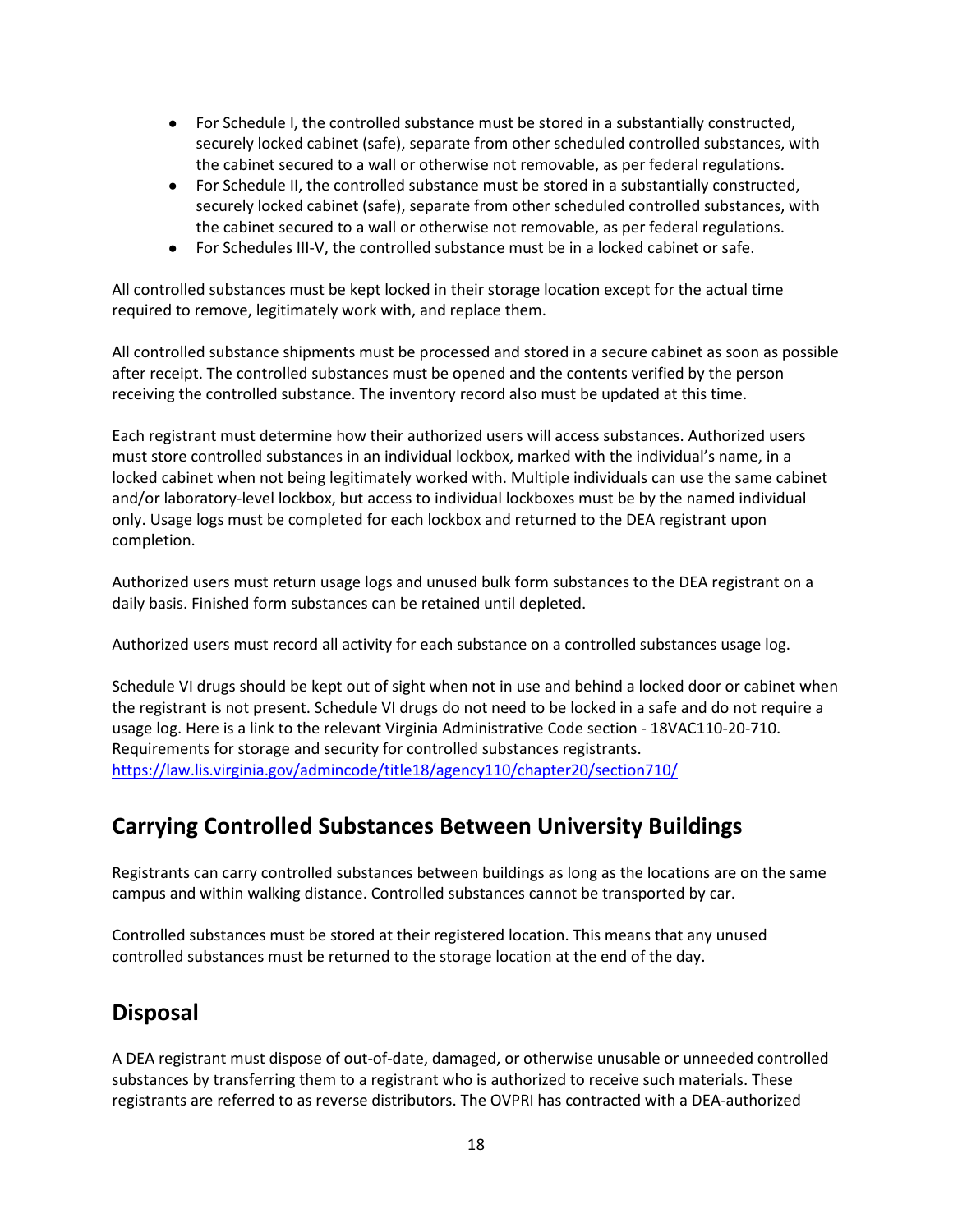reverse distributor who can assist registrants with the proper disposal of controlled substances. Currently, there is no cost to VCU registrants for this service. Although OVPRI covers the cost of reverse distribution, OVPRI does not cover the cost of shipping the substances to the reverse distributor. OVPRI expects the registrant to cover that cost.

Please see [Disposal of controlled substances](https://research.vcu.edu/integrity-and-compliance/compliance/controlled-substances/) for complete information.

When disposing of Schedule I and II controlled substances, DEA Form 222 must be used with the reverse distributor. Schedules III-V controlled substances may be transferred via invoice.

Expired or unusable substances must be labeled, separated, and stored in a cabinet or safe that meets DEA requirements for the highest level schedule, until ready for disposal. Maintaining these substances in a separate box or container within the same cabinet where inventory is stored is acceptable.

The controlled substances inventory record must be updated and copies of the records documenting the transfer and disposal of controlled substances must be kept for a period of two (2) years from the last recorded transaction. The controlled substances disposal log can be used for documentation purposes.

### <span id="page-19-0"></span>**Theft or Significant Loss**

If theft is suspected, the DEA registrant must immediately notify the OVPRI [\(controlsub@vcu.edu\)](mailto:controlsub@vcu.edu), VCU Police, and the DEA. The DEA requires that theft or loss of controlled substances be reported on DEA Form 106, Report of Theft or Loss of Controlled Substances. A copy of Form 106 must be kept in the registrant's records, and copies must also be sent to VBOP and to OVPRI.

DEA registrant must notify VBOP and the local DEA office in writing of the theft or significant loss of any controlled substances within one (1) business day of discovery of such loss or theft.

If a container of a controlled substance is broken, it must be documented in the inventory record, and a witness must sign and date the record.

### <span id="page-19-1"></span>**Monitoring Inspections by VBOP and DEA**

The VBOP normally will call to schedule a time for their inspections. The DEA can inspect an existing registrant at any time.

If desired by a registrant, a representative from OVPRI will attend a registrant's VBOP inspection. Send an email t[o controlsub@vcu.edu](mailto:controlsub@vcu.edu) to request a representative. Routine DEA inspections will be coordinated through OVPRI.

The OVPRI is obligated to report inspections conducted by external entities to the central VCU Integrity & Compliance Office. Therefore, if you are the subject of such an inspection from VBOP or the DEA, you must notify the OVPRI via email to [controlsub@vcu.edu.](mailto:controlsub@vcu.edu) In addition, you must email to [controlsub@vcu.edu](mailto:controlsub@vcu.edu) copies of your inspection reports, your responses, and the inspector's responses, if any.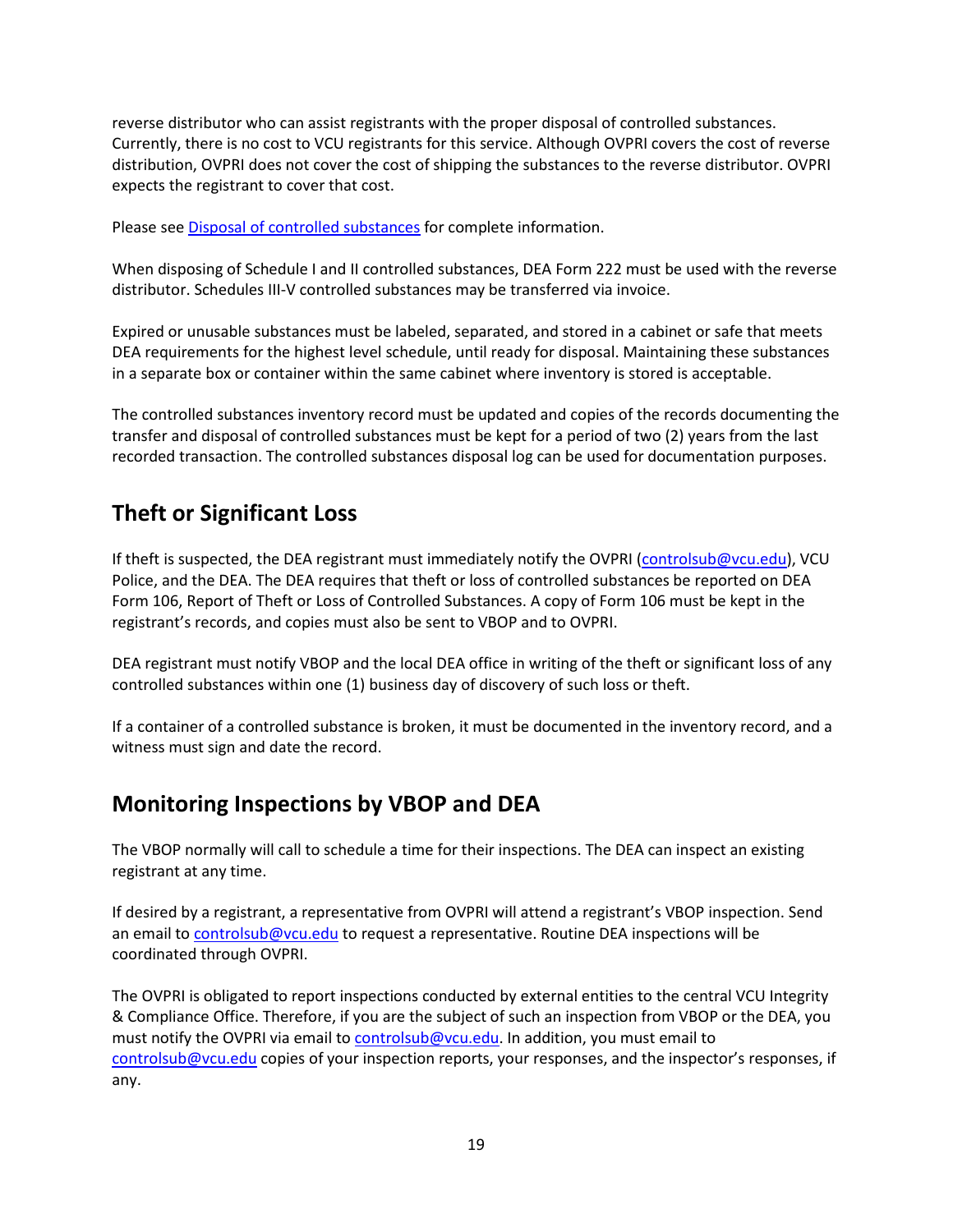### <span id="page-20-0"></span>**Institutional Monitoring**

VCU environmental health & safety (EHS) include a controlled substances review as a part of their routine lab consultations. The controlled substances reviews occur at the time of each lab's annual lab safety consult and are documented in BioRAFT.

For registrants without designated lab space, the OVPRI conduct an annual controlled substances monitoring visit to ensure that the federal and state record keeping and inventory requirements are being met.

### <span id="page-20-1"></span>**Employee Responsibility to Report Drug Diversion**

From 21 CFR §1301.91:

"Reports of drug diversion by fellow employees are not only a necessary part of an overall employee security program but also serves the public interest at large. It is, therefore, the position of DEA that an employee who has knowledge of drug diversion from his employer by a fellow employee has an obligation to report such information to a responsible security official of the employer. The employer shall treat such information as confidential and shall take all reasonable steps to protect the confidentiality of the information and the identity of the employee furnishing the information."

An employee who has knowledge of drug diversion associated with the actions of a fellow employee, student, or supervisor has an obligation to report such information to [controlsub@vcu.edu](mailto:controlsub@vcu.edu) or to the VCU helpline at 1-888-242-6022 o[r www.vcuhelpline.com.](http://www.vcuhelpline.com/)

VCU's *Duty to Report and Protection from Retaliation* policy protects anyone from retaliation for making a good faith report of unlawful activity.

### <span id="page-20-2"></span>**Close Out of Registration**

Registrants wishing to terminate their active registration(s) must inform the DEA and VBOP of their intent to terminate. Contact [controlsub@vcu.edu](mailto:controlsub@vcu.edu) for the form that must be submitted to the DEA and VBOP when closing out a registration. Addresses for where the form must be sent are included on the form.

In addition, along with the form, the registrant must return their original VBOP and DEA registrations, respectively.

Be sure to email copies of the forms to [controlsub@vcu.edu](mailto:controlsub@vcu.edu) for OVPRI's records. After terminating their registrations, registrants must keep their own records for the two-year record keeping requirement.

If, in the future, the registrant intends to work with controlled substances again, the registrant will need to submit new applications to obtain new VBOP and DEA registrations, respectively.